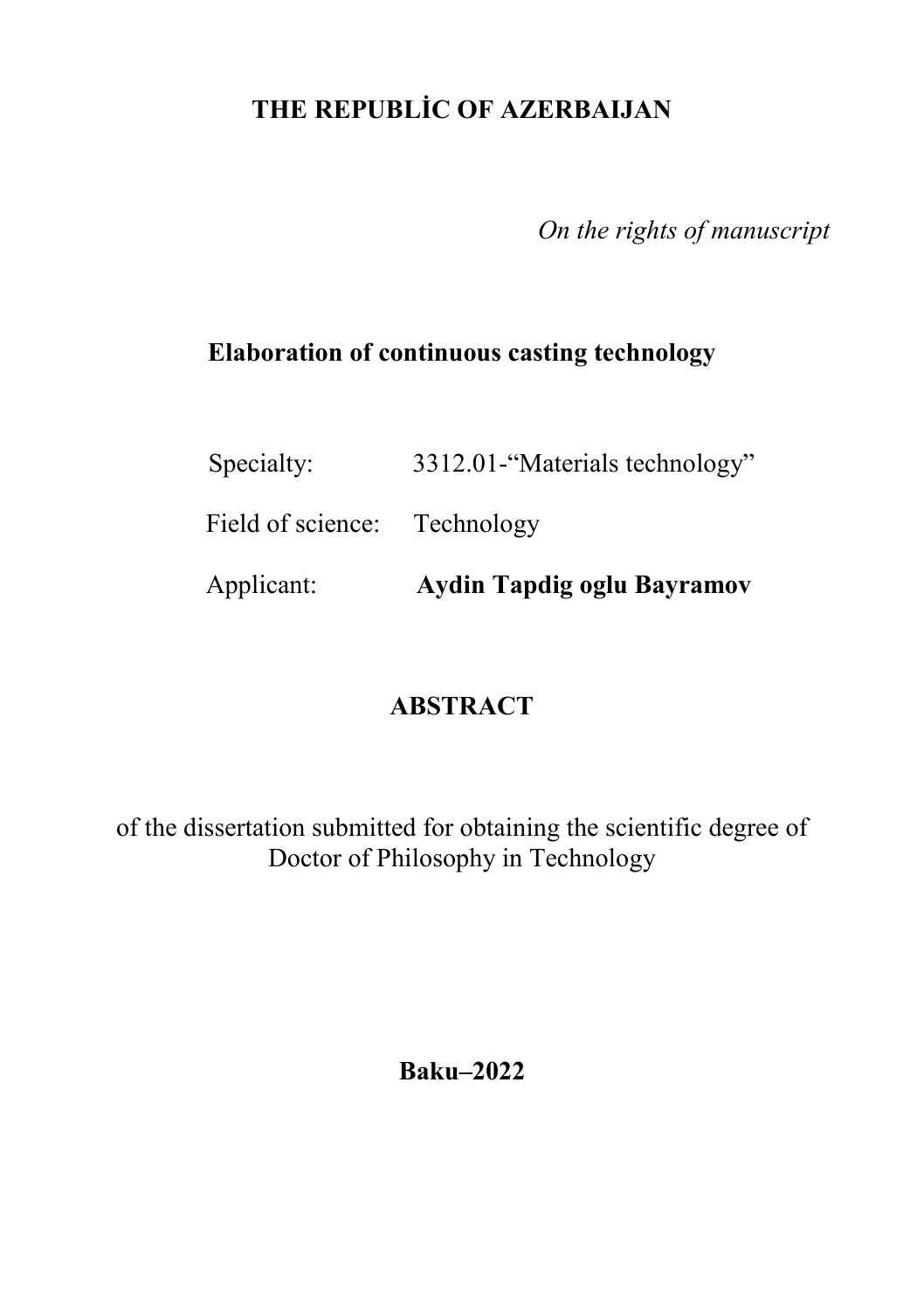Dissertation work has been accomplished at the department "Materials" science and processing technologies" of Azerbaijan State Oil and Industry University.

| Scientific head:           | Doctor of Technical Sciences, Professor<br>Mustafa Baba oglu Babanlı                      |
|----------------------------|-------------------------------------------------------------------------------------------|
|                            | Scientific consultant: Doctor of Philosophy in Chemistry<br>Ramin Ismetbey oglu Kerimov   |
| <b>Official opponents:</b> | Doctor of Technical Sciences, Professor<br>Zahid Ziyadkhan oglu Sharifov                  |
|                            | Doctor of Philosophy in Technology,<br>Associate professor<br>Sayami Sanani oglu Huseynov |
|                            | Doctor of Dhilosophy in Toohnology                                                        |

Dissertation Council ED 2.02 functioning under Azerbaijan State Oil and Industry University of The High Attestation Commission under the President of the Republic of Azerbaijan

**Afet Arif gizi Jafarova**

Doctor of Philosophy in Technology,



Chairman of scientific seminar:

 $\mathcal{L}$ 

D.t.s., Associate professor Gahraman Soyun oglu Hasanov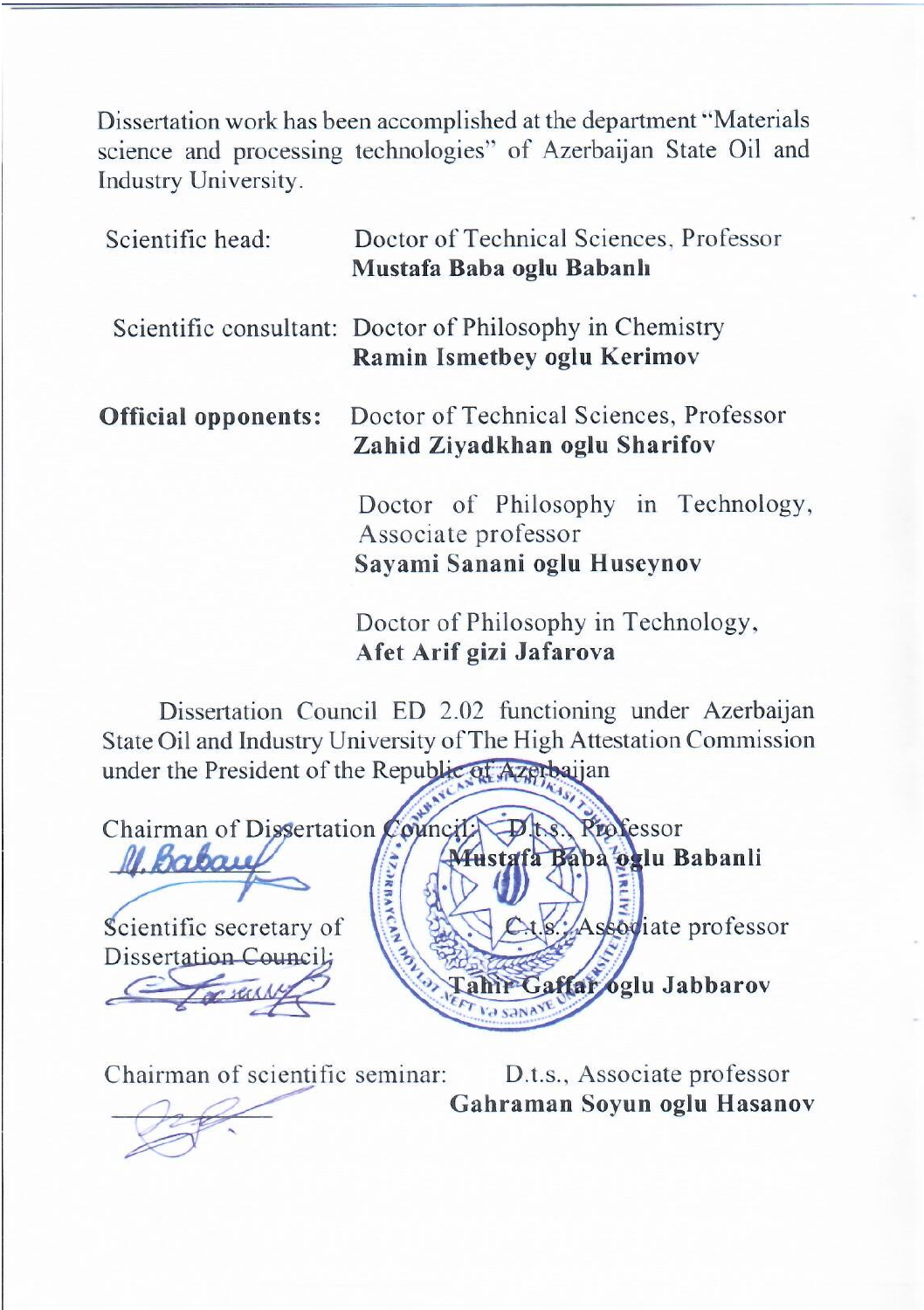### **GENERAL CHARACTERISTICS OF DISSERTATION WORK**

**Relevance and development course of topic.** One of the most innovative technologies is considered to be electrometallurgy out steel production technologies. Being scientific and technical direction it combines the scientific and technical industry areas with steel and ferroalloy electrometallurgy.

Steel electrometallurgy is a complex process which involves the preparation of raw materials, crushing, grinding, briquetting, moulding, making roll, packaging, agglomeration, delivery of raw materials to the smelter and their position to the furnace and melting of the useful product. During smelting, slags are formed along with the metal, both of which are isolated from the shop, then product is made of usable steel and delivered to the consumer.

One of the most significant issues in electrosteel production is adjustment of chemical composition of steel and its delivery up to the norm in accordance with standard. Of course, main requirement on chemical composition is maximum cleansing of steel from harmful additives and its purification.

Electrometallurgy of steel is multi-phase process. It requires creation, development and elaboration of many smelting, technological and lifting and transport equipment. These equipment should have inherent specific features, unique constructive hubs and aggregates to realize special technologies for each process.

Another most important issue in electrosteel production is process how to cast liquid steel. One of the innovative technologies of recent period is continuous casting process. This process in steel production is regarded to be a concluding level in its transformation to ingot. In this case melted steel is released to workpieces' continuous casting machine (WCCM). Continuous casting technology is considered to be the most prospective and effective method in obtaining workpiece.

3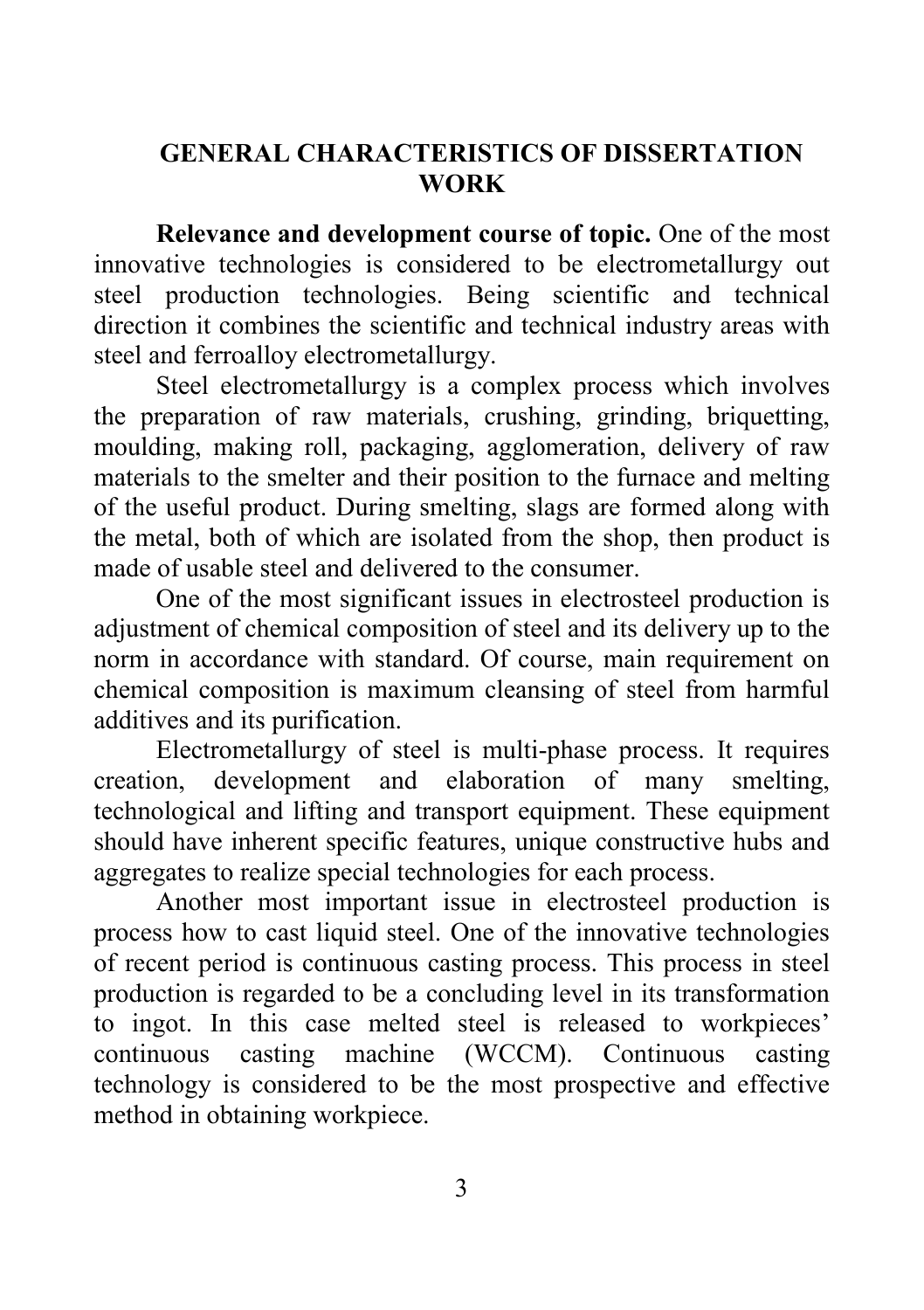Essence of method consists of that liquid steel is poured into water-cooled metal mold (crystallizer), ingot is continuously being pulled from metal mold and then cut up into necessary-sized workpieces.

After the ingot leaves the crystallizer, depending on the direction of movement, the WCCM currently applied in steel melting shops is divided into vertical, radial and curved.

Regardless of the direction of movement of these machines, the intermediate ladle plays an important role in the preparation of steel for casting. Prior to pouring, the heated intermediate ladle is installed in the given position on the crystallizer, water is supplied to the crystallizer and re-cooling is conducted.

The intermediate ladle is filled with metal at a height of  $0.4 \div$ 0.6 m and then its connector is opened, the metal is transferred to the crystallizer.

 However, as we have mention above, the quality of steel product is formed in the furnace, in the ladle outside the furnace, in the process of continuous casting and processing with subsequent pressure. Each of these processing procedures contributes to the quality of the final steel product.

One of the processes that most seriously affects the quality of steel is purification. For example, the use of the method of blowing powder-like reagents in the process of electrosteel melting can be considered one of the most effective innovative technologies. However, there is no definite answer to the question of which reagent is more effective and at what extent in introducing to metal in separate points of the technological chain.

There are problems in electroplating that require extensive research in the processes of purification in ladle and furnace, continuous casting, and the pressure processing processes of obtained steel ingot. The approach to these problems is relevant, taking into account the day-by-day growing demands of the industry, and determines the scientific direction of this dissertation case.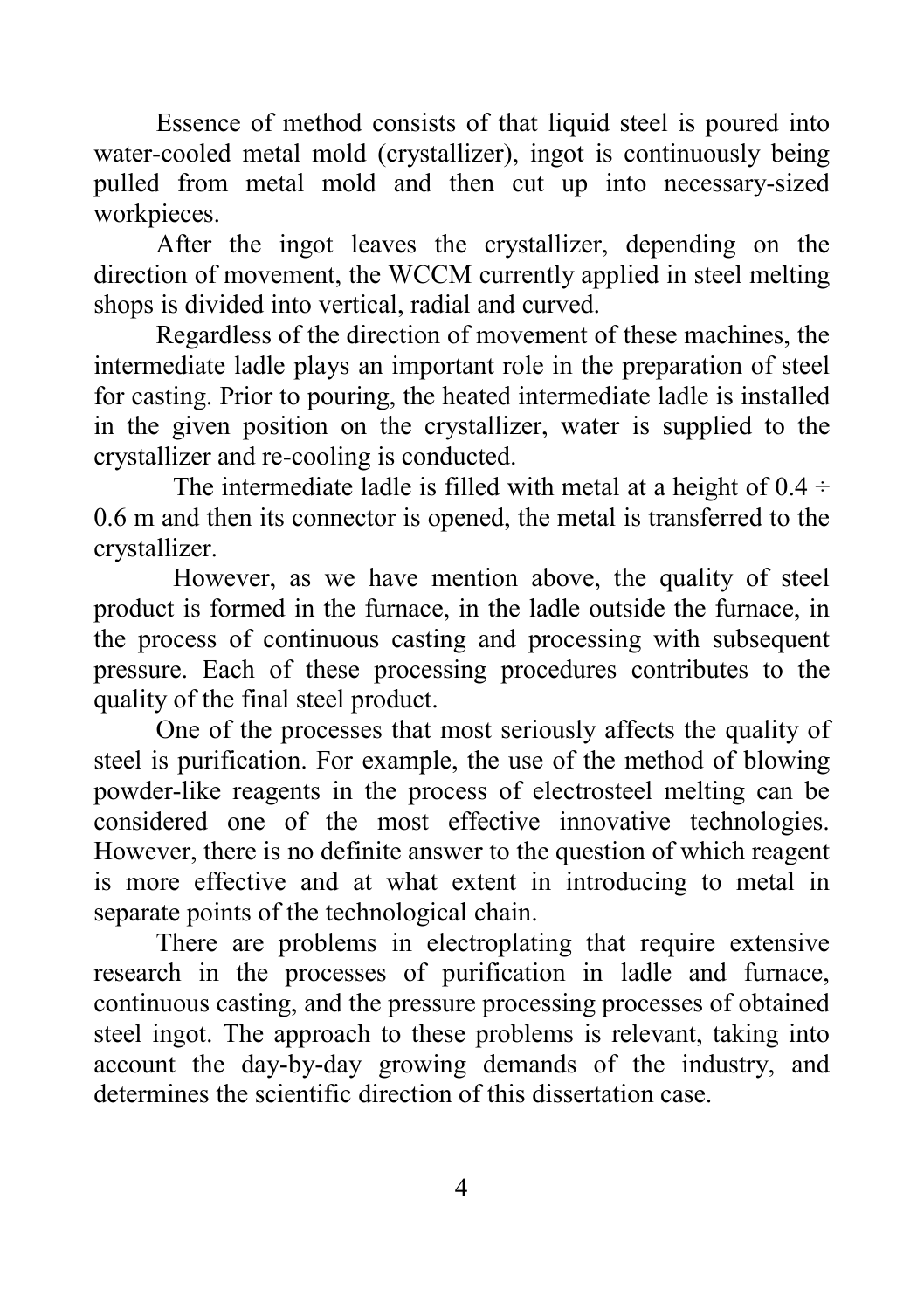**Goal and objectives of study** is study of the processes of purification and deoxygenation in the furnace and ladle with powder to improve the quality of steel in electroplating using metal waste.

To achieve this goal the following issues have been set:

- 1. Determining the role of electric melting in the production of reinforced steels and the advantages of out-of-furnace processing in the production of high quality reinforced steels;
- 2. Clarifying the thermodynamic and kinetic factors affecting the purification process of reinforced steels in the ladle before continuous casting by blowing with powders;
- 3. Studying the effect of technological parameters on the process of desulfurization of steel in the casting ladle by blowing powders;
- 4. Studying and developing recommendations on the process of deoxygenation in steel casting ladles by blowing metal powders;
- 5. Developing recommendations for improving the quality of steel after blowing with powders in the ladle and furnace and the application of study results in production.

**Methods of study**. The issues raised in the dissertation work were solved on the basis of theoretical and experimental research conducted in laboratory and production condition. The reliability of the obtained results was confirmed by experimental data using modern equipment, devices and measuring instruments, including Xray phase analysis, microstructure and element analysis studies.

### **Main considerations of the defense:**

1. Determining the role of electric melting in the production of reinforced steels;

2. Clarifying the thermodynamic and kinetic factors affecting the purification process of reinforced steels in the ladle before continuous casting by blowing with powders;

3. Studying the effect of technological parameters on the process of desulfurization of steel in the casting ladle by blowing powders;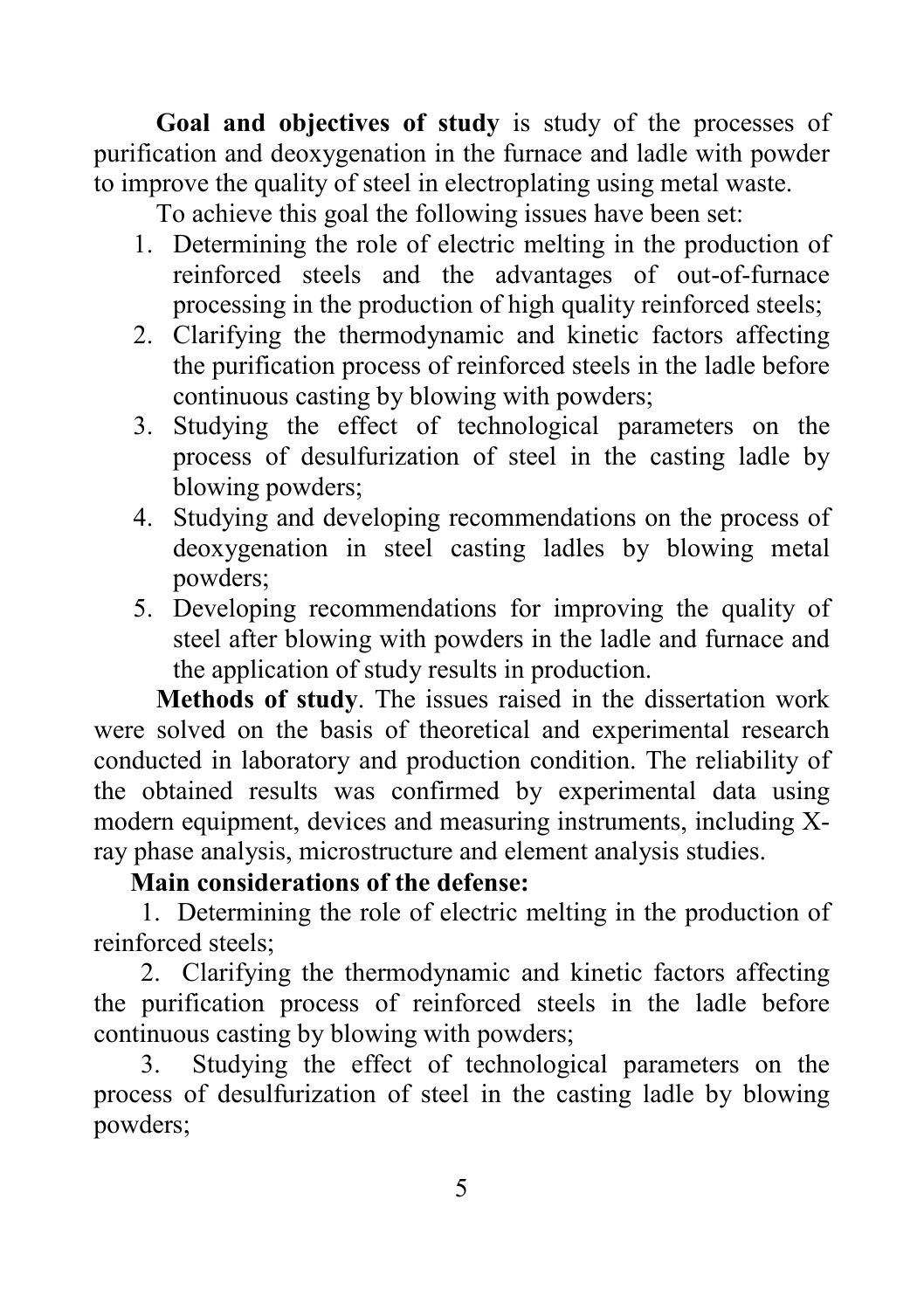4. Studying and developing recommendations on the process of deoxygenation in steel casting ladle by blowing metal powders.

**Scientific innovation of study**. The thermodynamic and kinetic factors of the purification process in the out-of-furnace processing of steel by blowing powders of different dispersions and compositions have been studied and clarified. For the first time, powder mixtures were selected on the basis of MgO, and the effect of such a composition on increasing the durability of the ladle was substantiated. The amount of sulfur in the slag phase and the desulphurization effect were determined during the blowing with powders. It was found that the degree of purification of the slag drop created by the powder mixture, the size of its contact with the metal determines the adsorption regime of sulfur depending on the time. The adsorption regime expresses the ratio of thermodynamic and kinetic factors of the process.

It was determined that the degree of desulfurization of steel directly depends on the composition and consumption of the powder mixture. New equations of the basic slag and its viscosity were obtained by blowing with slag mixtures. As the basicness of the slag increases (B> 5) (CaO / SiO2), its viscosity becomes higher.

Depending on the amount of FeO in the slag, the degree of desulfurization has been specified. Excessive increase of FeO in the slag does not allow to increase the desulfurization more than 50%, and as a result, it is observed by resulfation of the steel in this longterm blowing. At the same time, in the presence of FeO in the slag, the rate of resulfation in steel increases during long-term blowing with argon.

**Thereotical and practical significance of the study**. Conducted studies have confirmed the effectiveness of out-offurnace steel processing in terms of quality assurance by blowing with various powder mixtures.

The scheme of placement of technological equipment for carrying out of out-of-furnace processing with powders in the process of continuous casting in electroplating is given and the characteristics of the equipment are specified.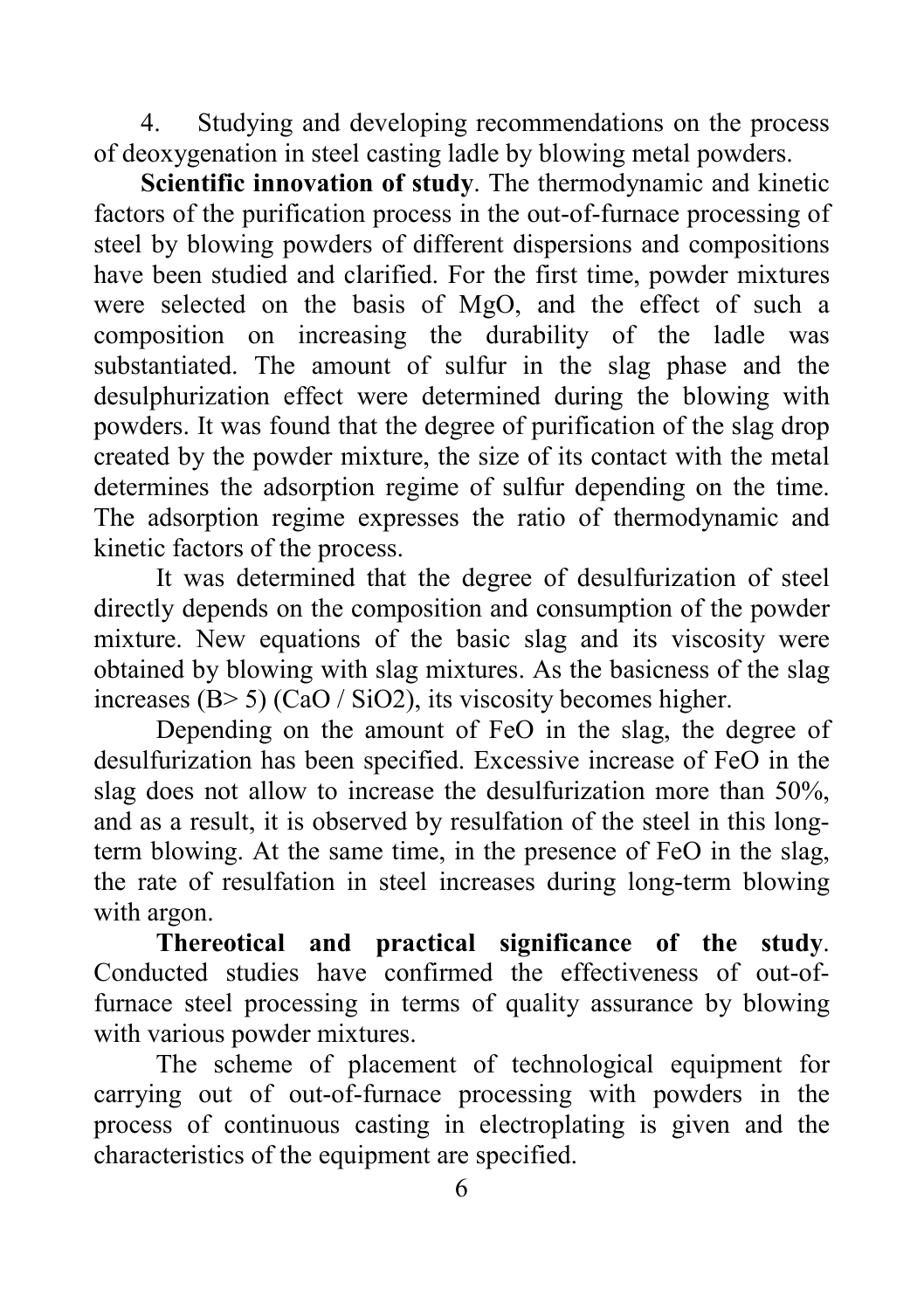Purification and oxygenation technologies of reinforced steels by blowing non-metallic and metal powders have been developed, and the selected efficient regimes have provided elaboration of the structural and strength characteristics of the steel.

**Approbation and application.** Main considerations of dissertation work have been discussed and highly appreciated in following conferences and seminars:

### **International scientific-technical and scientific-practical conferences:**

1. VII International scientific–practical conference "Modern problems of machine theory», June 7, 2019, Novokuznetsk city, Russian Federation.

2. International conference named "Reconstruction and restoration in postconflictual states" devoted to 100<sup>th</sup> anniversary of Azerbaijan State Oil and Industry University, February 25-26, 2021.

3. International scientific-practical conference «Youth, science, education: Actual issues of achievement and innovation». Penza city, RF, April 27, 2022.

### **Republic scientific and technical conferences**:

4. Scientific and technical conference "Perspectives for the development of maritime transport" dedicated to the 96th anniversary of National Leader Heydar Aliyev, ADDA, April 04, 2019.

5. XVII International scientific and technical conference "Problems of water transport" dedicated to the 99th anniversary of the National Leader Heydar Aliyev, ADDA, May 05-06, 2022

6. Scientific seminars of department "Materials science and mechanical engineering" , 2018-2021.

**General volume of dissertation with characters separately noting the volume of structural units.** Dissertation work consists of introduction, 5 chapters, computer text of 158 pages, 57 figures, 25 tables, literature list in 108 numbers and Appendix. Title page and contents (3481 characters), introduction (8511 characters), chapter I (36696 characters), chapter II (41404 characters), chapter III (53496 characters), chapter IV (34078 characters), chapter V (32311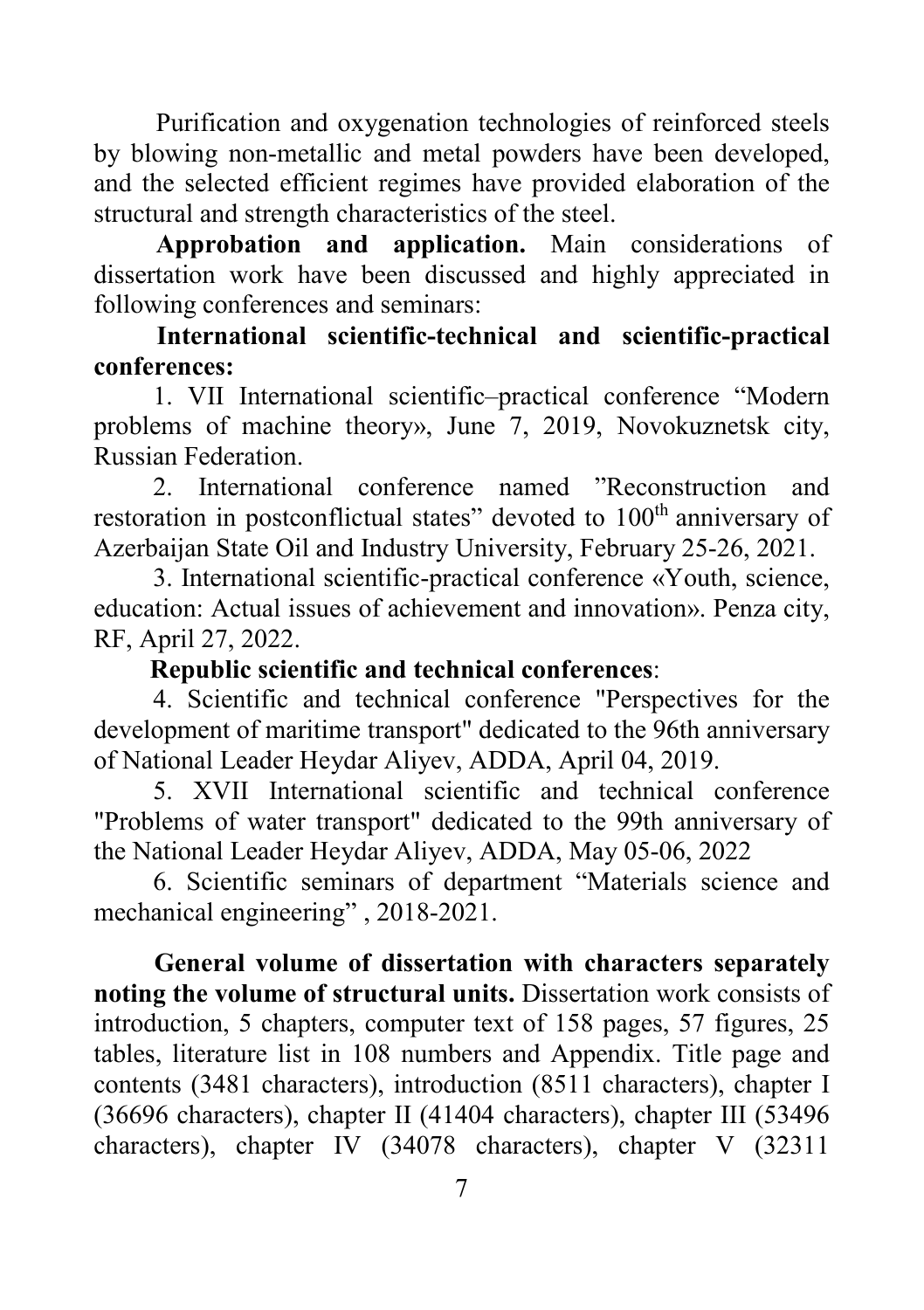characters), conclusion (5152 characters) and used literature list (13926 characters). Volume of dissertation consists of 229055 characters excluding figures, tables, graphics and literature list.

**Publication rate:** Main content of dissertation work has been reflected in 16 scientific works.

### **MAIN CONTENT OF THE WORK**

**In introduction** the relevance of the dissertation topic and the main considerations for defense have been formed.

**In Chapter I** Analysis of the requirements for construction fittings shows that their quality, including strength and technological properties must be quite high. The literature review has shown that electroplating is the most innovative technological process in improving the quality of construction fittings. It was determined that the application of re-smelting technology of metal wastes to ensure the quality of steels and increase productivity can be considered the most effective method in electroplating.

The role of out-of-furnace processing methods in the production of high quality steels is undeniable. Thus, the intensive development of out-of-furnace processing methods and conducted new researches provide a scale of production and a wide range of ferroalloys. It was found that the use of innovative methods of alloying, out-of-furnace processing and casting process plays a great role in improving the quality of reinforced steels.

A number of methods of out-of-furnace processing of liquid steel, including with vacuum, inert gases, synthetic poses, are widely used in electroplating. Analysis of the literature data shows that one of the most effective methods of out-of-furnace processing is the purification process at deeper layers of metal using a powder-like reagent. However, the lack of researches in this area prevents the widespread application of out-of-furnace processing  $[1]$  $[1]$  $[1]$ <sup>1</sup>.

<span id="page-7-0"></span><sup>&</sup>lt;sup>1</sup> Oxygen removal from steel by blowing of mixtures of slag and metal powders. A.T.Bayramov.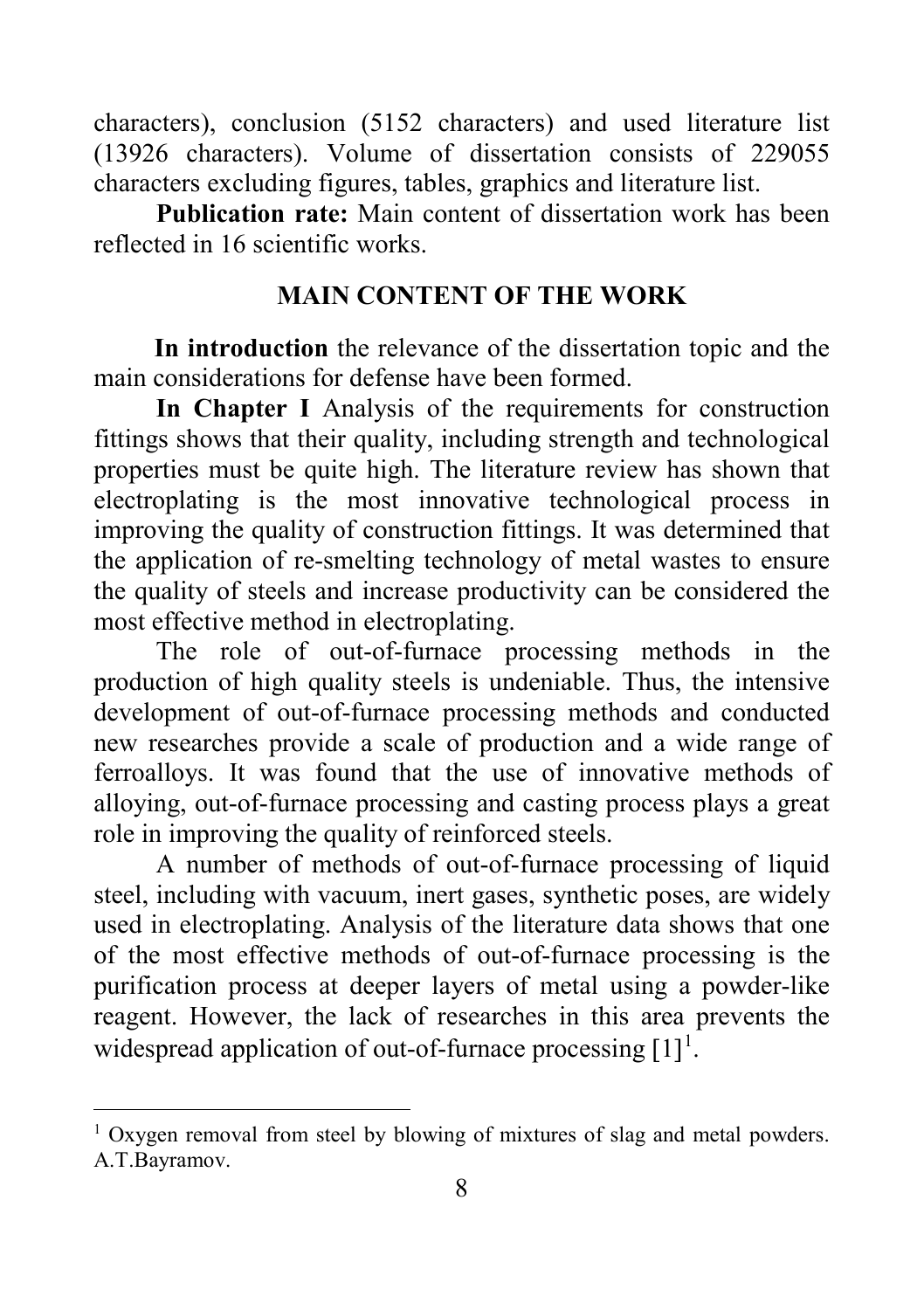The features of the workpieces' continuous casting process of pasta were analyzed which are considered to be the most innovative casting technology. After removal of ingot in the crystallizer, the existing types of WCCM were analyzed for the direction of its movement and the characteristics of the technological process applied in "Baku Steel Company" CJSC were described. In order to reduce the construction height of WCCM, machines with new construction have been developed and applied in electroplating.

New measures carried out in the field of continuous casting technology and ensuring the quality of ingots was analyzed. The analysis showed that various casting technologies, including the application "melting on the melting", heating the intermediate ladle before casting, optimizing the selection of casting speed, adjusting the casting nozzle of liquid metal, methods of feeding metal to the crystallizer, giving slag mixture to the crystallizer, blowing of liquid metal with inert gases, optimization of re-cooling mode, etc. serves to improve the quality of steel products in electroplating process.

The analysis showed that the role of quality purification in the deep layers of liquid metal can be irreplaceable in the production of higher quality construction steels by blowing with powders of different compositions and sizes in the smelting furnace and intermediate ladles. Researches are carried out in various areas, including the selection of the composition of powder-like reagents, their stage and amount of administration, etc. We believe that conduction of such researches is relevant and is the issue on the agenda in electroplating.

**In Chapter 2** The thermodynamics of the purification process was analyzed in the out-of-furnace processing of steel by blowing various powders. In previous studies, CaO constituted main component of the blown powders. However, for the first time we recommended the use of MgO in the composition of powder and carried out a thermodynamic assessment of its effect on the process. The purpose of selecting MgO as the main component in the powder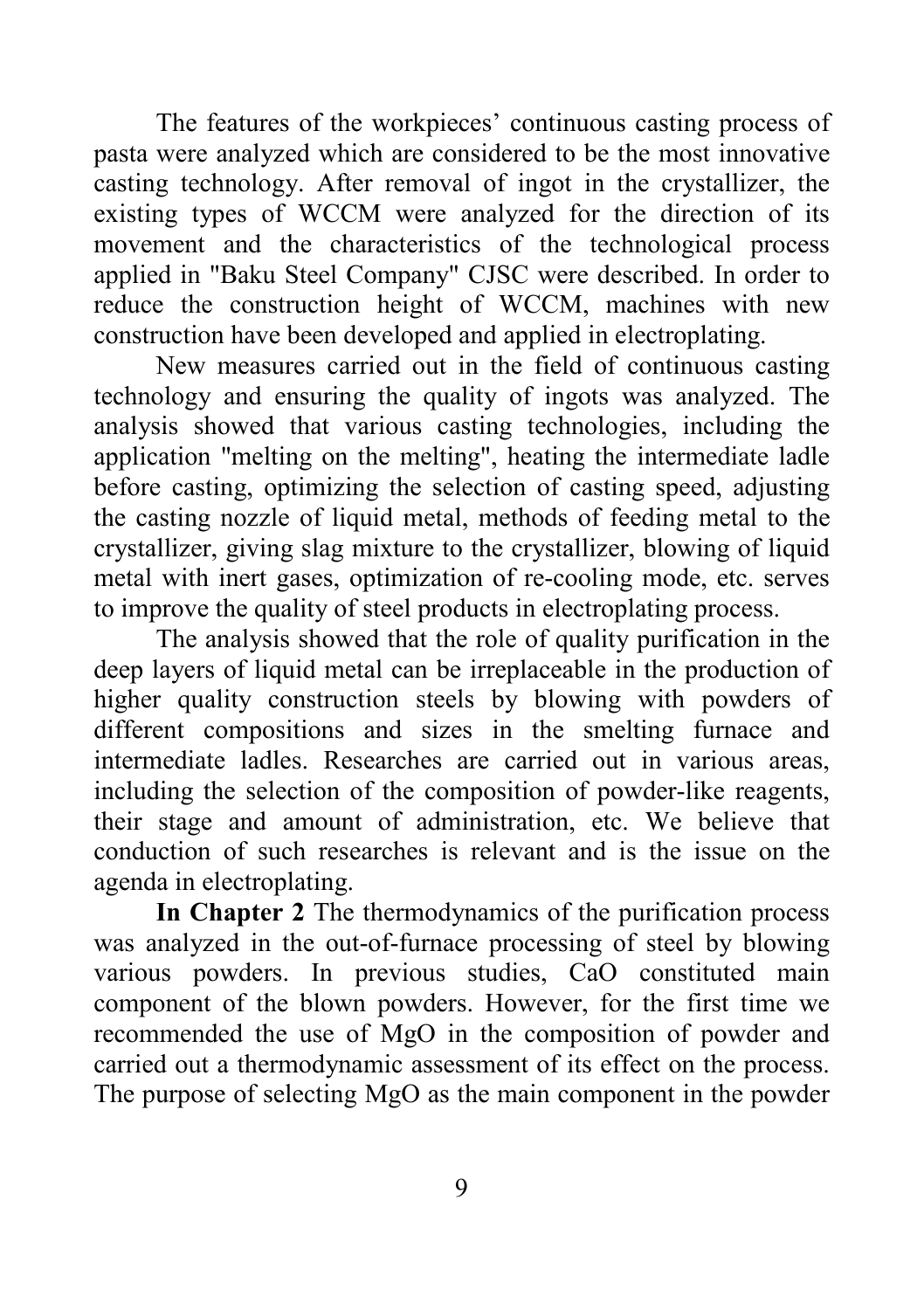was to protect the casting ladle masonry from premature collapse  $[7]^2$  $[7]^2$ .

The chemical composition of the blown powders and slag was studied after the metal was released. It was found that if ladle masonry operates 60÷70 time without repair when used a mixture of lime and fluorspar, ladle masonry has been useful to unrepaired use of 100 times in some cases in the use of magnesium oxide. The main parameters of blowing of powder mixtures of magnesium oxide, lime and fluorspar (2:1:1) to metal in the base masonry ladle have been determined.

**Table 1**

| Material                                          | Mass amount of components, % |      |     |      |                  |           |                        |              |       |
|---------------------------------------------------|------------------------------|------|-----|------|------------------|-----------|------------------------|--------------|-------|
|                                                   | MgO                          | CaO  | MnO | FeO  | SiO <sub>2</sub> | $Al_2O_3$ |                        | $CaF2$ other | S     |
| Powder:<br>magnesium<br>oxide                     | 90,01                        | 7,8  |     | 0,2  | 1,2              |           |                        | 0,75         | 0,025 |
| lime                                              | 91,2                         | 8,01 |     | 0,55 | 2,8              | 1,26      |                        | 2.21<br>3    | 0,027 |
| flourspar                                         | 2,55                         | 0,09 |     | 0,49 | 3,94             | 0,80      | 82,4<br>$\overline{c}$ | 9,80         | 0,054 |
| mixture of<br>magnesium<br>oxide and<br>flourspar | 70,14                        | 0,4  |     | 0,50 | 3,06             | 1,05      | 20,6<br>$\mathfrak{D}$ | 4,17<br>9    | 0,027 |
| ladle slag                                        | 60,5                         | 8,7  | 0,3 | 0,3  | 16,4             | 6,3       | 7.5                    |              |       |

**Chemical composition of blown powders and slag appeared in the ladle after release of metal** 

[S]o=0,020%+m/ Sp⋅100%=0,020%+100/3⋅∆So, here *mp*-mass of furnace slag taken equal to 3% of metal mass.

The equilibrium content of sulfur in the known composition and amount of steel and slag, i.e. its minimum concentration

<span id="page-9-0"></span><sup>&</sup>lt;sup>2</sup> Improving the quality of steel after blowing with powders in the furnace and ladle. A.T.Bayramov.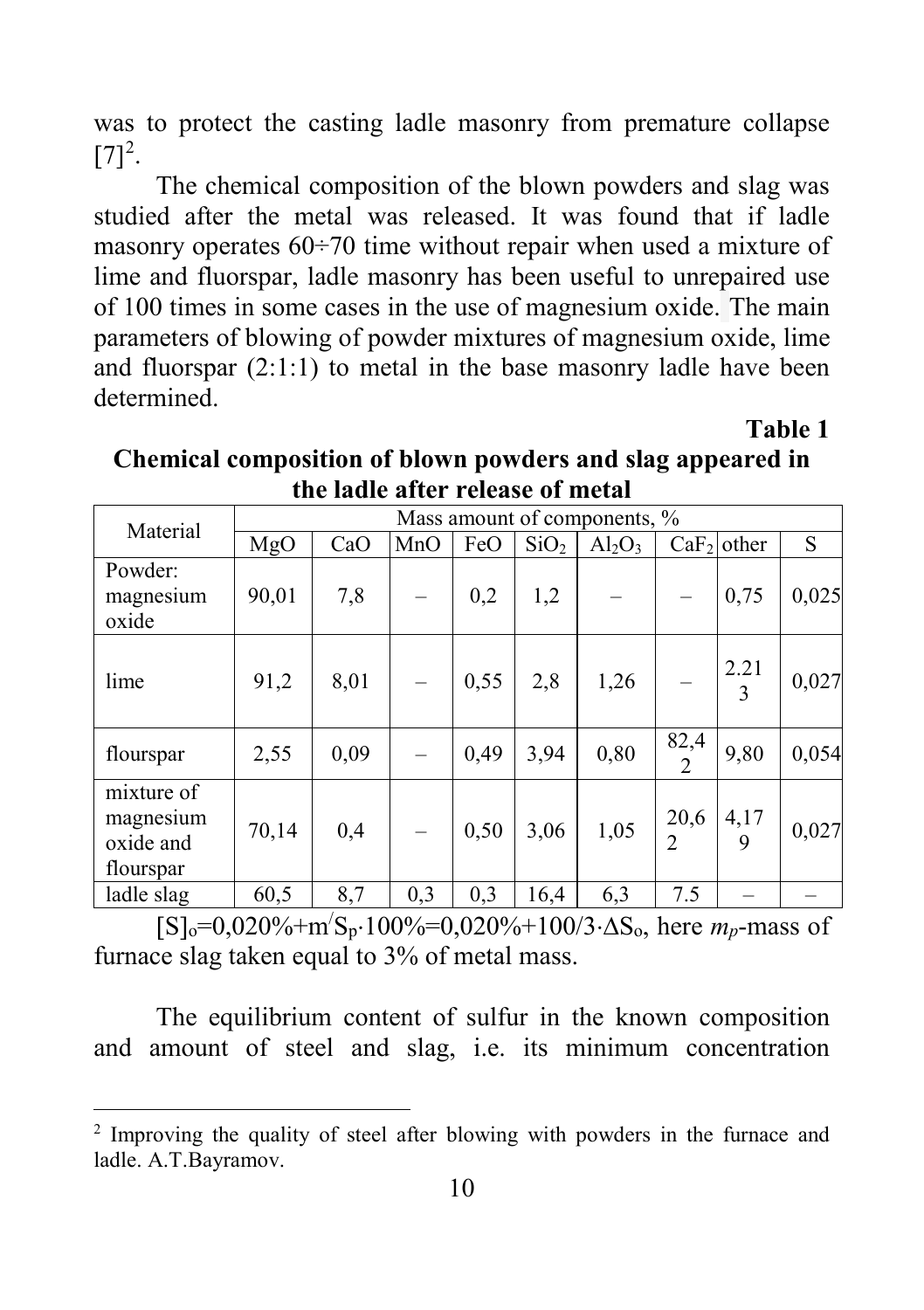achieved in steel can be calculated by the degree of use of the desulfurization ability formed by blowing metal with mixtures of slag. In industrial conditions, a mixture of powder of 50% MgO, 15% lime and 22% fluorspar was used for desulfurization of reinforced steels in the base masonry ladle. The amount of blown powder mixture was  $0.7 \div 1.4\%$  of the spilled metal mass. The chemical composition of the powder is given in Tables 1 and 2.

**Table 2**

### **Chemical composition of slag formed in blowing of steel in the ladle with mixture of magnesium oxide, lime and fluorspar**

| Steel, slag                                                                      | Amount of components in slag, % |          |                   |         |                  |                  |           |
|----------------------------------------------------------------------------------|---------------------------------|----------|-------------------|---------|------------------|------------------|-----------|
| (brand of<br>alloy)                                                              | MgO                             | CaO      | MnO               | FeO     | CaF <sub>2</sub> | SiO <sub>2</sub> | $Al_2O_3$ |
| Cr3                                                                              | 57,61                           | 8,42     | $\overline{0,34}$ | 0,49    | 10,37            | 16,63            | 5,49      |
|                                                                                  | (1,029)                         | (0, 210) | (0,005)           | (0,007) | (0,133)          | (0,277)          | (0,054)   |
| Cr3                                                                              | 57,38                           | 8,35     | 0,35              | 0,50    | 1020             | 16,85            | 5,56      |
|                                                                                  | (1,025)                         | (0,213)  | (0,005)           | (0,007) | (0,131)          | (0, 281)         | (0,055)   |
| Steel 20                                                                         | 57,48                           | 8,44     | 0,34              | 0,49    | 10,34            | 16,67            | 5,50      |
|                                                                                  | (1,027)                         | (0,211)  | (0,005)           | (0,007) | (0,133)          | (0, 2278)        | (0,054)   |
| Steel 30                                                                         | 57,60                           | 8,41     | 0,34              | 0,49    | 10,37            | 16,63            | 5,49      |
| Intermediate<br>slag, %                                                          | 57,52                           | 8,45     | 0,34              | 0,49    | 10,32            | 16,70            | 5,51      |
| Last slag, $%$                                                                   | 59,04                           | 7,53     | 0,30              | 0,49    | 11,67            | 14,82            | 4,94      |
| Intermediate<br>slag brought<br>the<br>to<br>following                           |                                 |          |                   |         |                  |                  |           |
| systems:                                                                         | 72,15                           |          |                   |         |                  | 20,95            | 6,90      |
| $MgO-Al2O3$ -                                                                    |                                 |          |                   |         |                  |                  |           |
| SiO <sub>2</sub><br>$MgO-SiO2$ -                                                 | 68,05                           |          |                   |         | 12,20            | 19,75            |           |
| CaF <sub>2</sub>                                                                 |                                 |          |                   |         |                  |                  |           |
| Note: In circular parentheses shown values of "n", i.e. number of component mole |                                 |          |                   |         |                  |                  |           |
|                                                                                  |                                 |          |                   |         |                  |                  |           |
| in 100 grams' slag.                                                              |                                 |          |                   |         |                  |                  |           |

**(2:1:1)**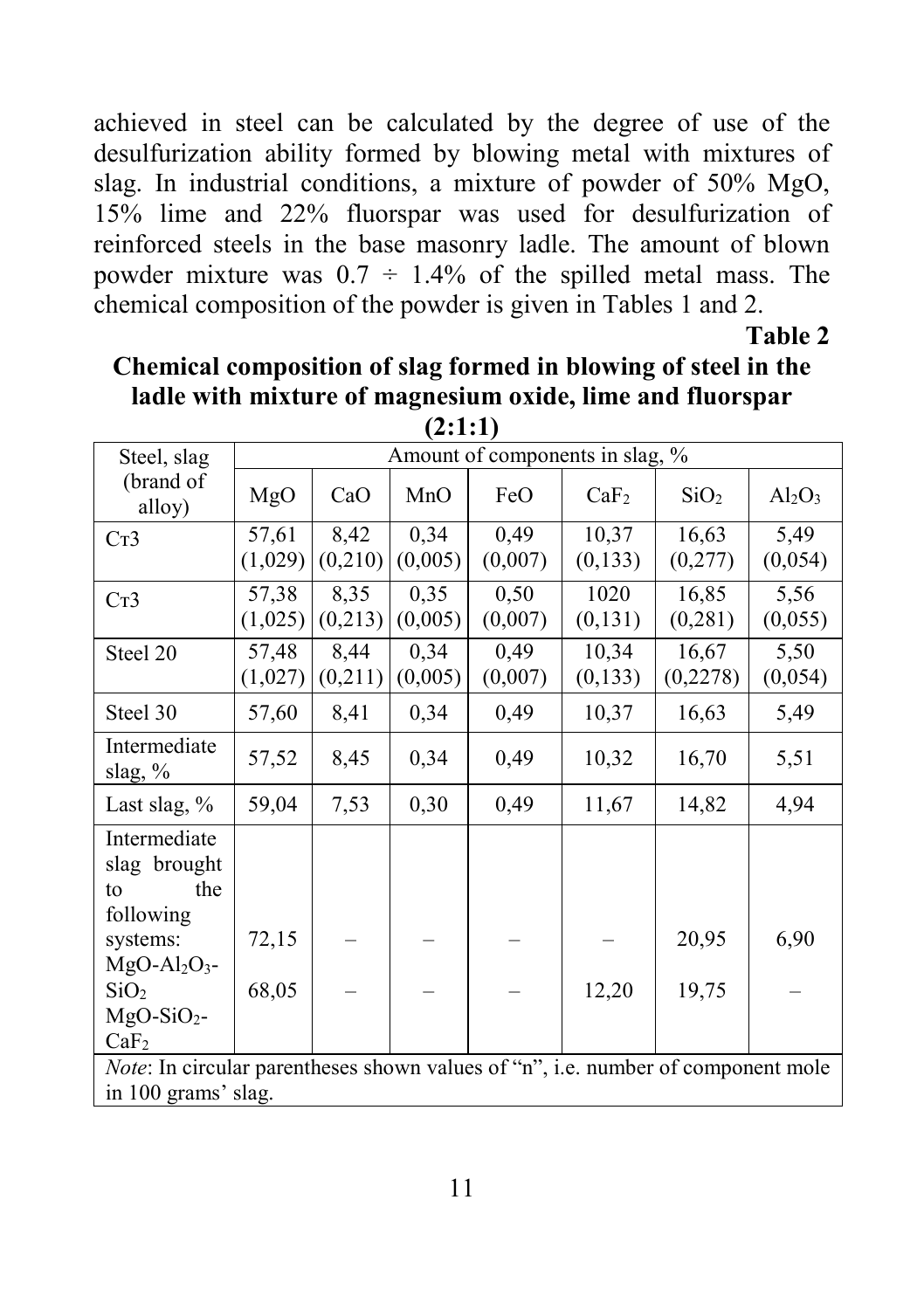The powder mixture is given in the jet of technically pure argon brand A by immersing the metal in formed ladle to a depth of  $n \sim 1/3$ . The duration of blowing of powders to ladle made up 2.2 ÷ 3.2 minutes at the value of excess pressure  $\geq$  0.8 MPa in the argon belt  $[2]^3$  $[2]^3$ .

The nature of changes in the amount of sulfur in the metal during the blowing of magnesium oxide, lime and fluorspar was studied in the ladle. At the same time, the amount of sulfur and the desulfurization effect were determined in the slag phase. Equilibrium coefficients of sulfur distribution between metal and slag were found in the ladle through blowing of powders. It was found that the degree of use of desulfurization of the slag phase in the blowing of metal with powders depends on both the composition of the slag phase and the duration of its interaction with the metal. The change in the amount of sulfur in the metal by blowing the powders in the ladle is shown in Table 3.

 The kinetics of the out-of-furnace processing of liquid steel with powders has been analyzed. Determined that degree of use sulfurization ability of slag drop is identified by dimensionless time of its contacting with metal (Fourier parameter)  $\theta = \tau_o D / r_0^2$  and dimensionless parameter defining adsorption regime of sulfur with slag drop;  $\alpha = L_s D/Kr_o$ . Here parameter  $\alpha$  characterizes the ratio of thermodynamic and kinetic factors of the desulfurization process  $[3]^{4}$  $[3]^{4}$  $[3]^{4}$ .

The process of adsorption of sulfur with slag droplets under the conditions of metal blowing with easy-melting slag droplets occurs in a mixed kinetic mode, and the rate of heterogeneous desulfurization reaction may coincide with the rate of diffusion of sulfur in slag droplets. Creation of smaller slag droplets is required to achieve a high rate of desulfurization of the metal without blowing

<span id="page-11-0"></span><sup>&</sup>lt;sup>3</sup> Study of the kinetics of the process of steel desulfurization in the ladle by blowing powders. R.I.Kerimov, A.T.Bayramov.

<span id="page-11-1"></span><sup>4</sup> Impact of the composition and consumption of desulfurizing powder mixture on the purification process of steel. M.B.Babanli, A.T.Bayramov.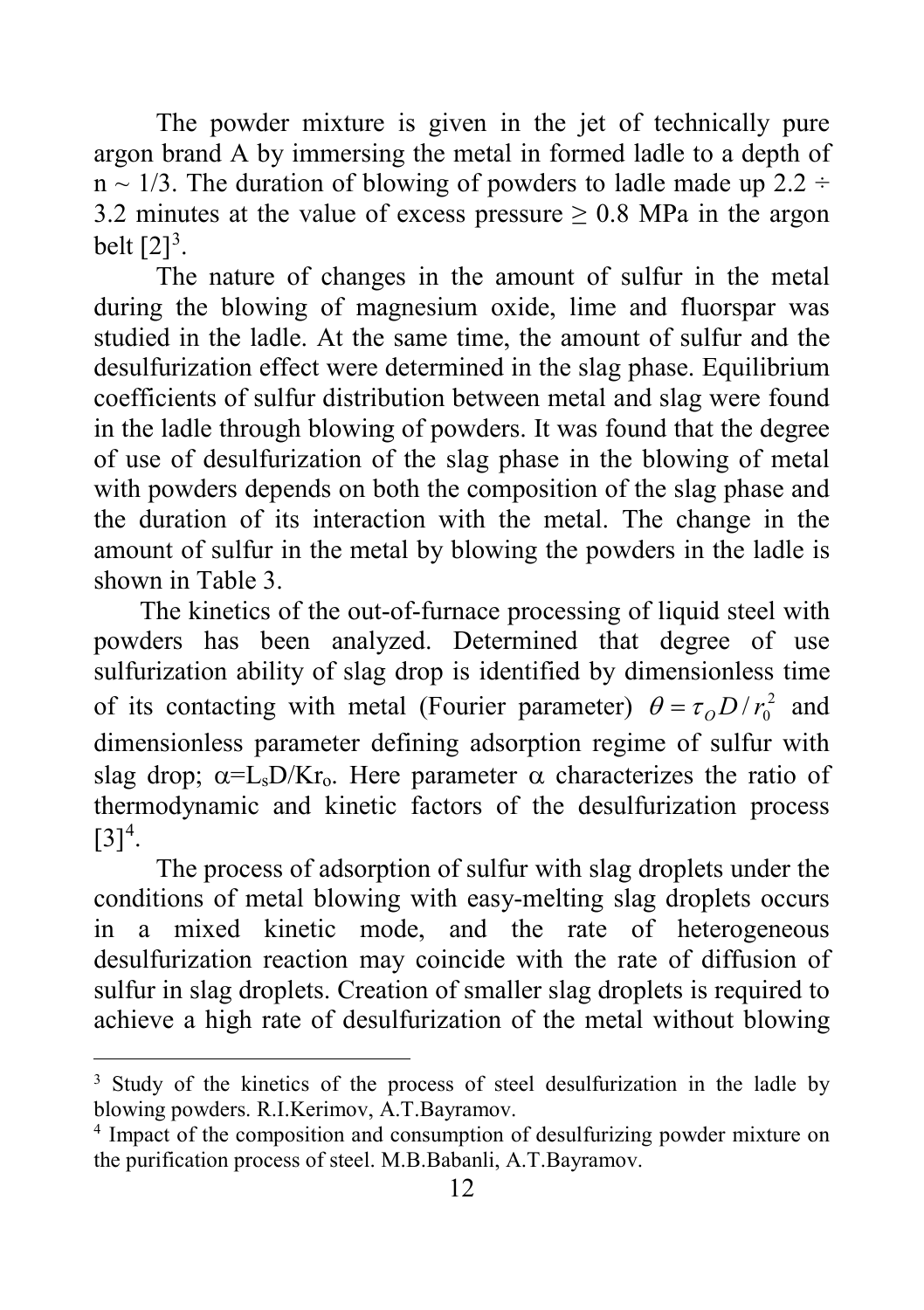with powders. This allows these tiny droplets to penetrate deep into the metal.

**Table 3**

| Amount of sulfur in metal during blowing of magnesium oxide, |
|--------------------------------------------------------------|
| lime and flourspar in the ladle $(2:1:1)$                    |

| Number<br>of alloy | $[S]$ initial | $[S]_n$ | [S]o   | $[S]_S$ | $\Delta[S]_0$ | $\Delta$ [S] <sub>S</sub> | $\Delta[S]_n$          | $[S]_{\infty}$ |
|--------------------|---------------|---------|--------|---------|---------------|---------------------------|------------------------|----------------|
|                    | 0.017         | 0.0135  | 0,0101 | 0,0058  |               |                           | $0,0069$ 0.0115 0.0046 | 0.0038         |
|                    | 0.0165        | 0.0135  | 0,0102 | 0,0069  | 0,0063        |                           | $0,0096$ 0.0033        | 0.0038         |
|                    | 0,0160        | 0.0145  | 0.0085 | 0.0048  | 0.0075        | 0,0118                    | 0.0037                 | 0.0030         |
|                    | 0,0155        | 0.0110  | 0.0100 | 0,0058  | 00,055        | 0.0097                    | 0.0042                 | 0.0040         |

*Note:*  $[S]_{initial}$  – initial amount of sulfur in furnace in the beginning of recovery process;

 $[S]_n$  – amount of sulfur in furnace at the end of recovery process;

 $[S]_0$  – amount of S after releasing metal to the ladle (before blowing);

 $[S]_s$  – after finishing of blowing;

 $[S]_{\infty}$  – equilibrium amount of sulfur;

 $\Delta[S]_0=[S]_{initial}-S_0$  – change in sulfur amount until blowing;

 $\Delta[S]_s=[S]_{initial}-[S]_s$ - after blowing;

 $\Delta[S]_n=[S]_0-[S]_s$ - as a result of blowing.

The process of adsorption of sulfur with slag droplets under the conditions of metal blowing with easy-melting slag droplets occurs in a mixed kinetic mode, and the rate of heterogeneous desulfurization reaction may coincide with the rate of diffusion of sulfur in slag droplets. Creation of smaller slag droplets is required to achieve a high rate of desulfurization of the metal without blowing with powders. This allows these tiny droplets to penetrate deep into the metal.

In Chapter III the effect of technological parameters on desulfurization of steel in out-of-furnace processing was studied by blowing powder reagents. In this regard, the effect of the composition and consumption of the desulfurization mixture of powder in the ladle was assessed. The dependence of the degree of desulfurization of steel was determined on the composition and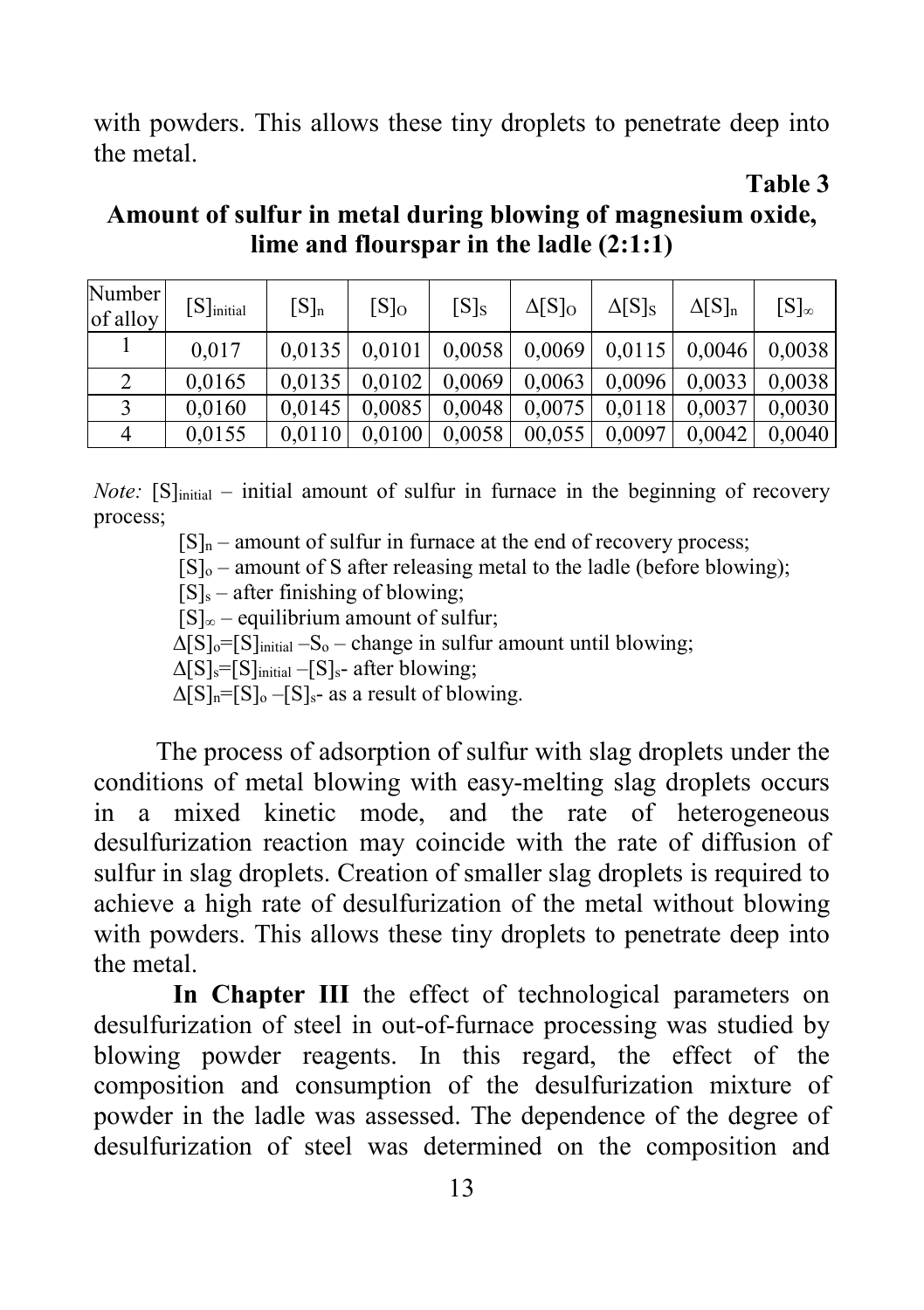consumption of blown powder reagents. As the consumption of the powder mixture increases during blowing, the rate of desulfurization of the steel gets higher.

It has been determined that the powder mixture has a sufficient effect on the rate and completeness of the removal of sulfur from the metal in the blowing of the electric steel in the mixture of slag and metal powder. The parameters of the experimental-industrial alloys of reinforced steels in blowing with powders in the ladle were specified. The change in the amount of sulfur in the steel was determined depending on the duration of blowing with powders in the casting ladle with different powder-like mixtures. As the blowing durability increases, the amount of sulfur in the steel decreases, but too much increase can cause resulfation  $[4]^{5}$  $[4]^{5}$  $[4]^{5}$ .

The addition of magnesium oxide to traditional powder mixtures has led to the following advantages: 1) desulfurization goes rapidly and completely; 2) traditional metallurgical materials are used; 3) a relatively not high amount of silicon calcium is accompanied by a small increase in the amount of silicon in steel.

New equations of basicity and viscosity of slag were obtained by blowing with powder mixtures. Graphics of the dependence of the rate of desulfurization in blowing of the mixture of argon gas and slag on the composition of the slag has been built. Information on the chemical composition of the slag mixture formed during the blowing of powder mixtures in argon gas, the rate of desulfurization of steel and the basicity of the slag were clarified. Concomitantly, graphics of the steel desulfurization rate were built after and at the time of the release of the slag on the metal surface.

The effect of the ladle masonry was studied on the rate of desulfurization in the blowing of liquid steel with powder mixtures. It was found that the material of the ladle masonry significantly affects the composition and basicity of the resulting slag. The low basicity of the slags leads to the rapid collapse of the ladle's

<span id="page-13-0"></span><sup>&</sup>lt;sup>5</sup> Deoxygenation of steel in the ladle by blowing metal powders. M.B.Babanli, R.I.Kerimov, A.T.Bayramov.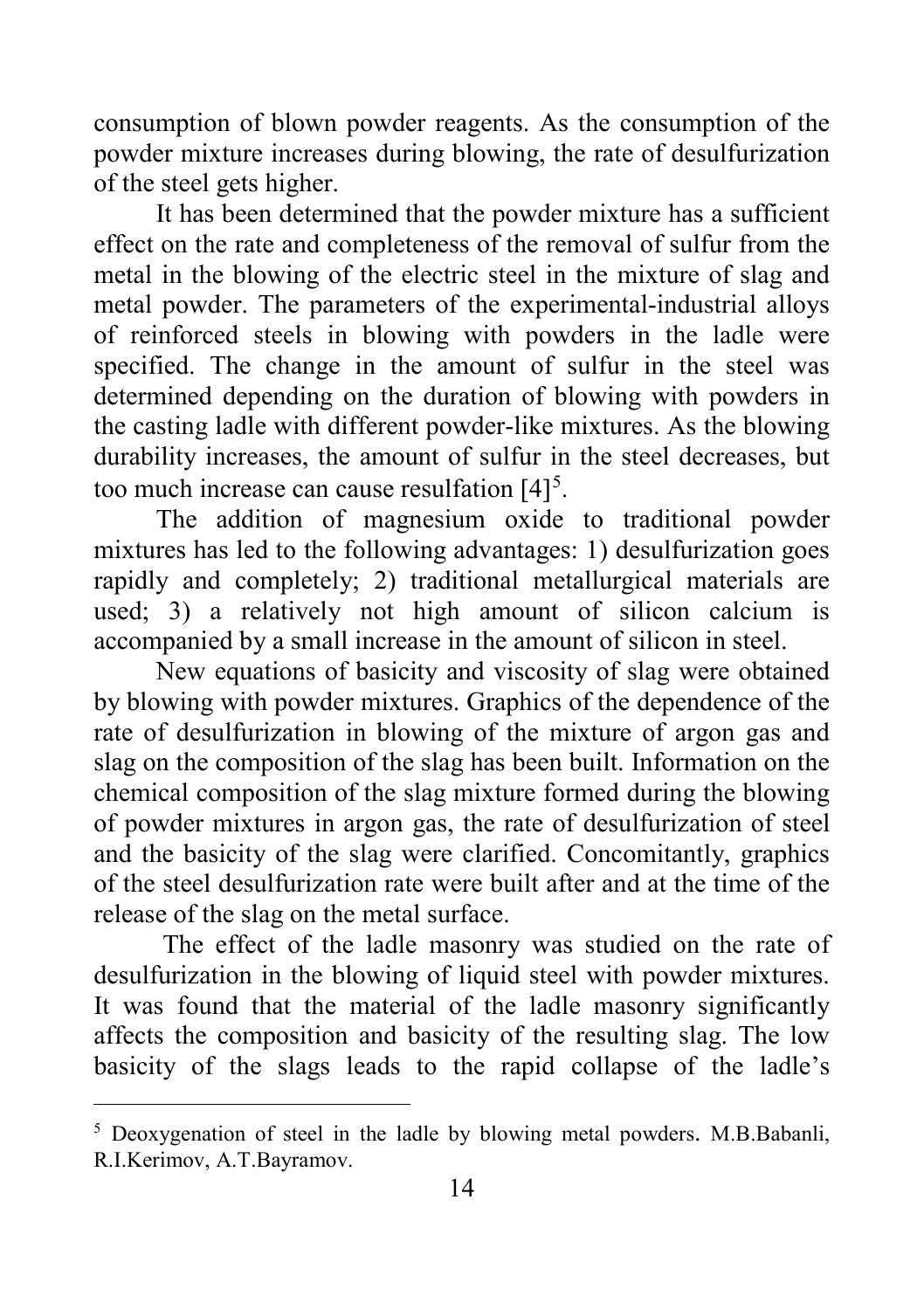masonry. Thus, a large part of the magnesium and calcium in the slag interacts with the ladle masonry and gradually collapses it  $[5]^6$  $[5]^6$ .

The completeness of desulfurization of steel by blowing with powders depends, above all, on the initial amount of sulfur in the metal. Figure 1 shows that under other equal conditions, there is a linear dependence of the final amount of sulfur on the initial amount of sulfur in the steel in the metal blowing in the ladle with a mixture of 70% MgO, 20% CaO and 10% CaF2. The degree of desulfurization of steel depends on the degree of deoxygenation of the metal. It is known that a high degree of desulfurization is achieved in well-deoxygenated steel processing. The degree of deoxygenation of steel relatively depends on the rate of oxygen entry from the slag and masonry and deoxygenation reaction rate. The deoxygenation processes of the steel and recovery of the slag take place at the same time as the intensive metal mixing and the slag in the ladle. In this case, the activity of oxygen in the liquid metal is determined mainly by the amount of FeO and MnO in the slag.



### **Figure 1. Dependence of sulfur amount in the metal on its starting concentration at the end of blowing with powders**

<span id="page-14-0"></span> <sup>6</sup> Analysis of the thermodynamics of the desulfurization process of steel in the ladle by blowing powders. M.B.Babanli, R.I.Kerimov, A.T.Bayramov.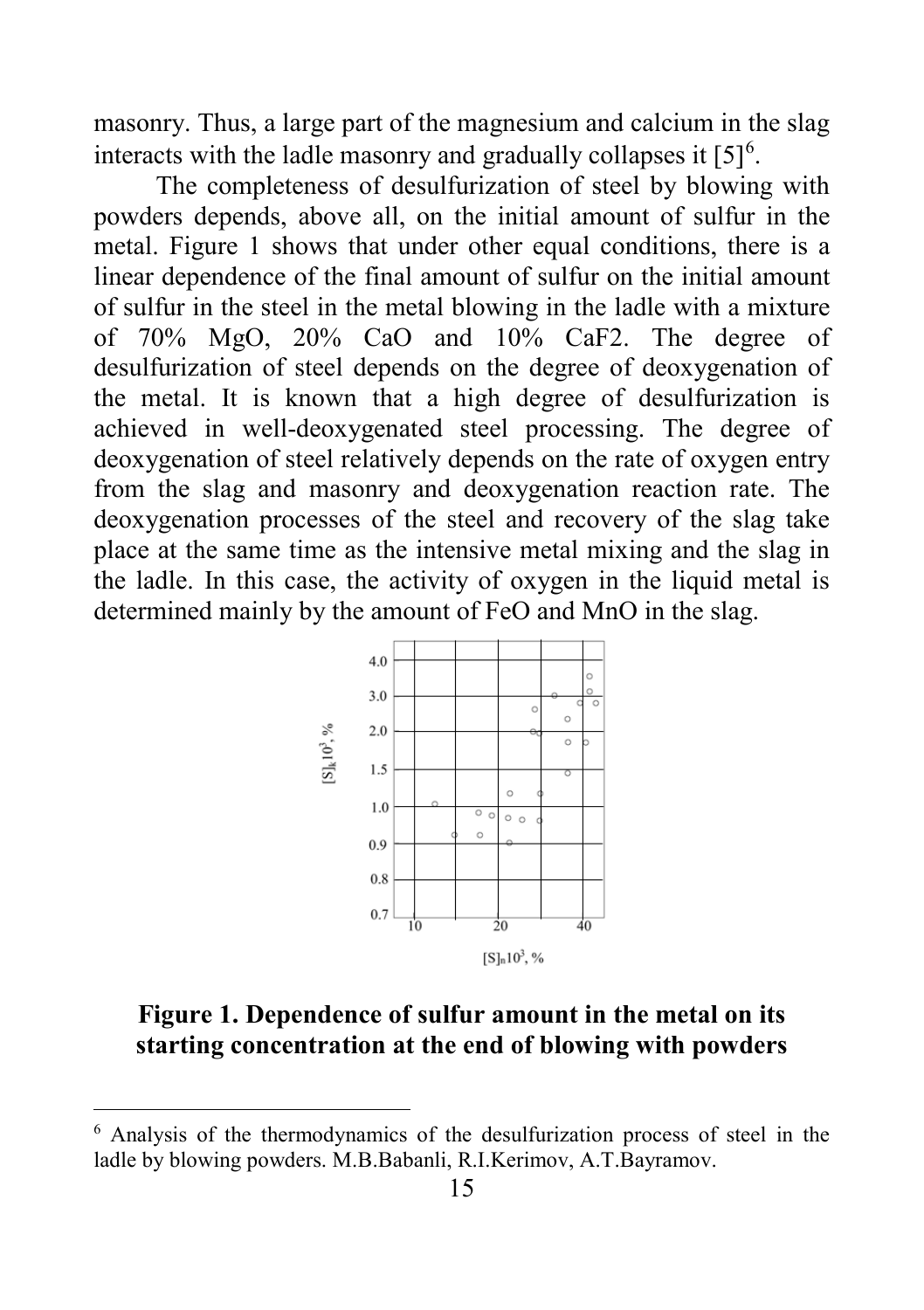Depending on the final amount of sulfur  $[S]_s$  maximum values of oxygen activity in steel have following numbers:

| $[S]_s, \%$       | 0,0028 | 0,0048 | 0,009 |
|-------------------|--------|--------|-------|
| $a[O] \cdot 10^4$ | 1,08   | 1,88   | 3,6   |

In accordance with some data speed of oxygen entering steel from ladle's masonry in blowing with CaC2 powder accounts for %/min.:  $0.007$  (chamotte),  $0.0035$  (Al<sub>2</sub>O<sub>3</sub>) and 0 (dolomite).

The rate of oxygen infiltration from the masonry also depends on the intensity of mixing, the degree of deoxygenation of the metal, the volume ratio of the surface area, and so on. The oxygen infiltration from the masonry increases the activity of oxygen in the metal, reduces the coefficient of sulfur distribution between the metal and the slag, and obviously reduces the rate of desulfurization  $[6]$ <sup>[7](#page-15-0)</sup>.

In figure 2, results of desulfurization in the high clay-soil masonry ladle  $(60\% \text{ Al}_2\text{O}_3)$  in blowing of aluminum with silicon calcium of deoxygenated steel  $(1-2 \text{ kg/t})$  were depicted by having aluminum amount in metal  $\leq 0.0038\%$  and  $0.010 \div 0.020\%$ . The amount of aluminum rises from  $40\div 70\%$  (if exists  $\leq 0.0038\%$  Al) up to  $60\div 85\%$  (if exists  $0.01\div 0.03\%$  Al) in the steel. The desulfurization process and production of small amounts of sulfur in the metal are provided under the condition that after blowing the amount of aluminum in the steel is  $\geq 0.02\%$  and the amount of oxygen is  $\leq$ 0.002%, respectively [7]<sup>[8](#page-15-1)</sup>.

Depending on the amount of FeO in the slag, the degree of desulfurization is specified. It was found that the increase in FeO in the slag is accompanied by resulfation instead of desulfurization. The rate of resulfation increases as the duration of blowing increases when liquid metal is blown with argon in the ladle with different amounts of FeO. However, the presence of caps in the ladles

<span id="page-15-0"></span> <sup>7</sup> Impact of the composition and amount of slags on the desulfurization process of steel. M.B.Babanli, R.I.Kerimov, A.T.Bayramov.

<span id="page-15-1"></span><sup>&</sup>lt;sup>8</sup> Improving the quality of steel after blowing with powders in the furnace and ladle. AUAC, Scientific publications. A.T.Bayramov.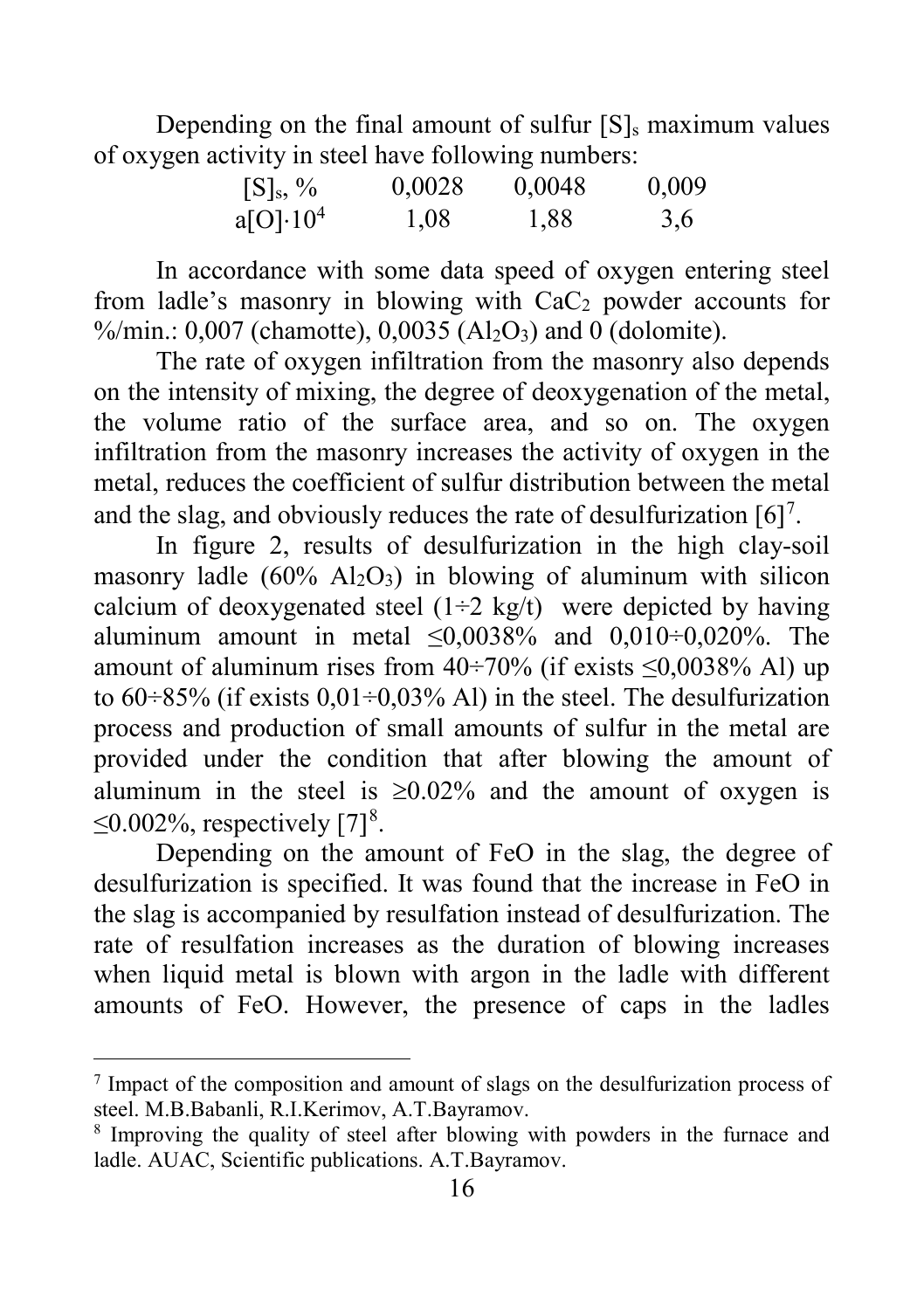improves the blowing conditions of the metal, reduces oxidation and metal loss.



**Figure 2. Dependence of the degree of desulphurization of aluminum on the amount of aluminum in steel when blown with silicon calcium powder**  $(1 \div 2 \text{ kg}/t)$  in high clay-soil masonry **ladle** (60% Al<sub>2</sub>O<sub>3</sub>):  $\eta_s = (S|_b - [S]_s) / [S|_n \cdot 100\%$ , where  $[S]_n$  and  $[S]_b$ start and end amount of sulfur in metal

The layout plan of equipment is proposed for the processing of armature electric steels in the ladle. The scheme of the ladle-furnace device for blowing of powder reagents to the liquid metal is given. The effect of the chemical composition of the liquid metal on the degree of desulfurization of steel in blowing with powder has been studied and the significant effect of the initial amount of sulfur on the metal on the completeness of desulfurization has been defined.

**In Chapter IV** deoxygenation of reinforced steel in the furnace was considered by blowing metal powders and slag mixtures together. It was found that the effect of deoxygenation in the blowing of steel with powders of magnesium alloys differs little from the effect obtained in blowing with classical deoxygenators such as aluminum. There is a sharp increase in the rate of removal of oxygen from the steel in excessivity of aluminum and introduction of magnesium. In compliance with  $MgO-Al_2O_3$  phase diagram in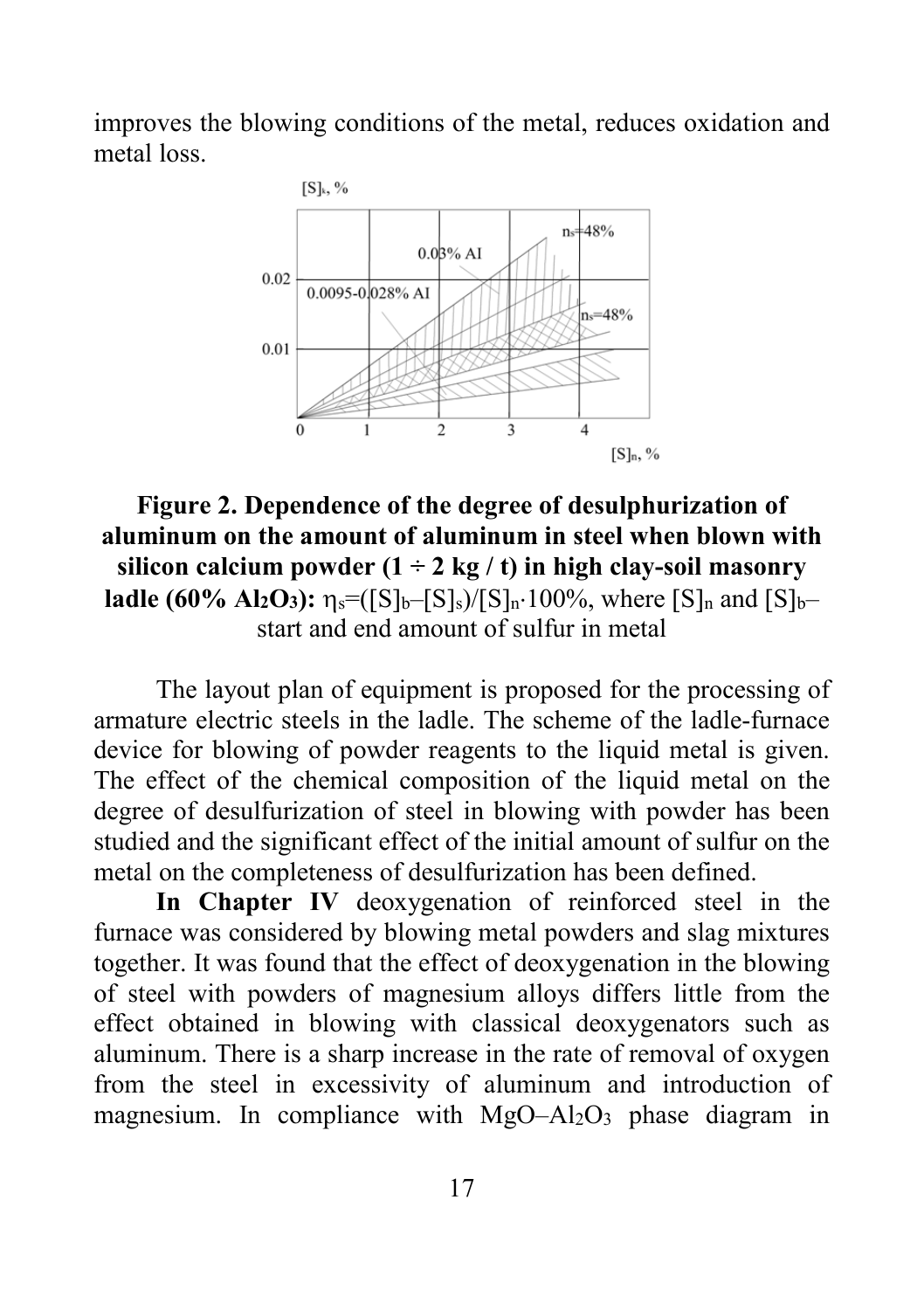blowing with powders globular oxides MgO type in the steel are emerged in recovery of clay-soul under liquid state on  $1600^{\circ}$ C [8]<sup>[9](#page-17-0)</sup>.

Blowing of steel with Mg-Si-Ca alloy has a serious impact on the morphology of calcium-magnesium aluminates. In this case, the resulting globular elements are more dispersed than those obtained by processing with silicocalcium or Ca-Si-Mn alloy. The removal of sulfur from the steel during processing by blowing powders of magnesium alloys is more effective than blowing with conventional technology. As the consumption of blown magnesium increases, the amount of oxygen falls sharply in the steel.

A scheme was developed for selecting powder material for its blowing in the ladle depending on carbon amount in the steel. In accordance with this scheme it is recommended to use only magnesium powder in the scarcity of carbon amount in the steel, magnesium carbide in medium number and majority of silicocalcium. The general equation for blowing of flux and silicocalcium has been obtained with certain probabilities. The actual and calculated amount of oxygen is determined in blowing of powders of different composition.

Compliance with the law of removal of oxygen from steel is explored in blowing of a mixture of slags and metal powders. In this composition, several effects have been identified in the blowing of steel. The main effect is to reduce their consumption by increasing the purification capacity of the powders used. Note that oxygen amount reduces in the steel, magnesium's consumption rises when blowing durability increases in blowing with such compositions.

The scores of linear, globular and oxide elements formed in steel during deoxygenation by blowing of mixtures of slag and metal powders were determined. Identified that the biggest, including 4 scored oxides, non-aluminum powder-like mixtures in blown mixture are acquired in the blowing process. Studied the dependence of the degree of contamination of steel on the ratio of silicocalcium and

<span id="page-17-0"></span><sup>&</sup>lt;sup>9</sup> Mechanical properties of purified electric steel by blowing powders in the ladle. A.T.Bayramov.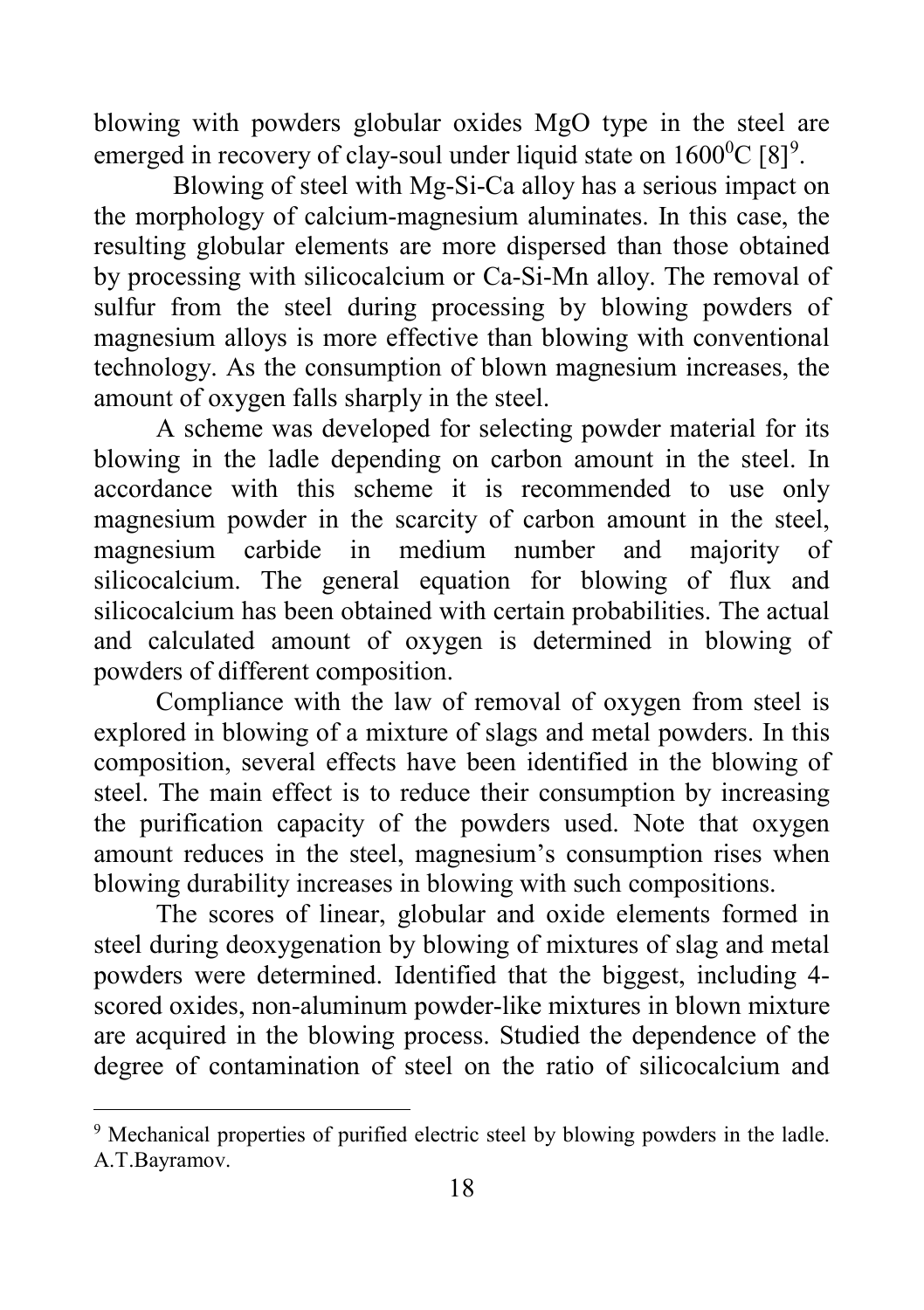aluminum in mixture. This ratio has been shown to be more effective at ratios around 1:2 and 1:3  $[9]^{10}$ .

Results of evaluation of metal for maximum score of dotted, linear and globular oxide elements (Fig. 3) show that in this case exact dependence of maximum score of oxide elements is observed on ratio between silicon calcium and aluminum content and powderlike mixture used for blowing of liquid metal in the ladle. In the absence of aluminum in mixture, spread metal is featured by the highest score of linear oxides and globules; The maximum score of linear oxides reaches 3, and that of globular elements reaches 4. As amount of aluminum in mixture increases, a constant decrease is observed in maximum value of globular elements. The maximum value of linear oxides more sharply decreases in minimum addition of tested amount of powder-like mixtures (ratio of Ст30: Al=1:0,5).



Ratio of silicon calcium, aluminum

### **Figure 3. Maximum score of oxide elements in steel Ст3 at various ratio of silicon calcium and aluminum in the mixture:** 1–linear oxides; 2–globules; 3–dotted oxides

<span id="page-18-0"></span><sup>&</sup>lt;sup>10</sup> An impact of the ladle lining on the refining of reinforced steel when blowing with powders. M.B.Babanlı, R.I.Kerimov, A.T.Bayramov, I.B.Abbasov.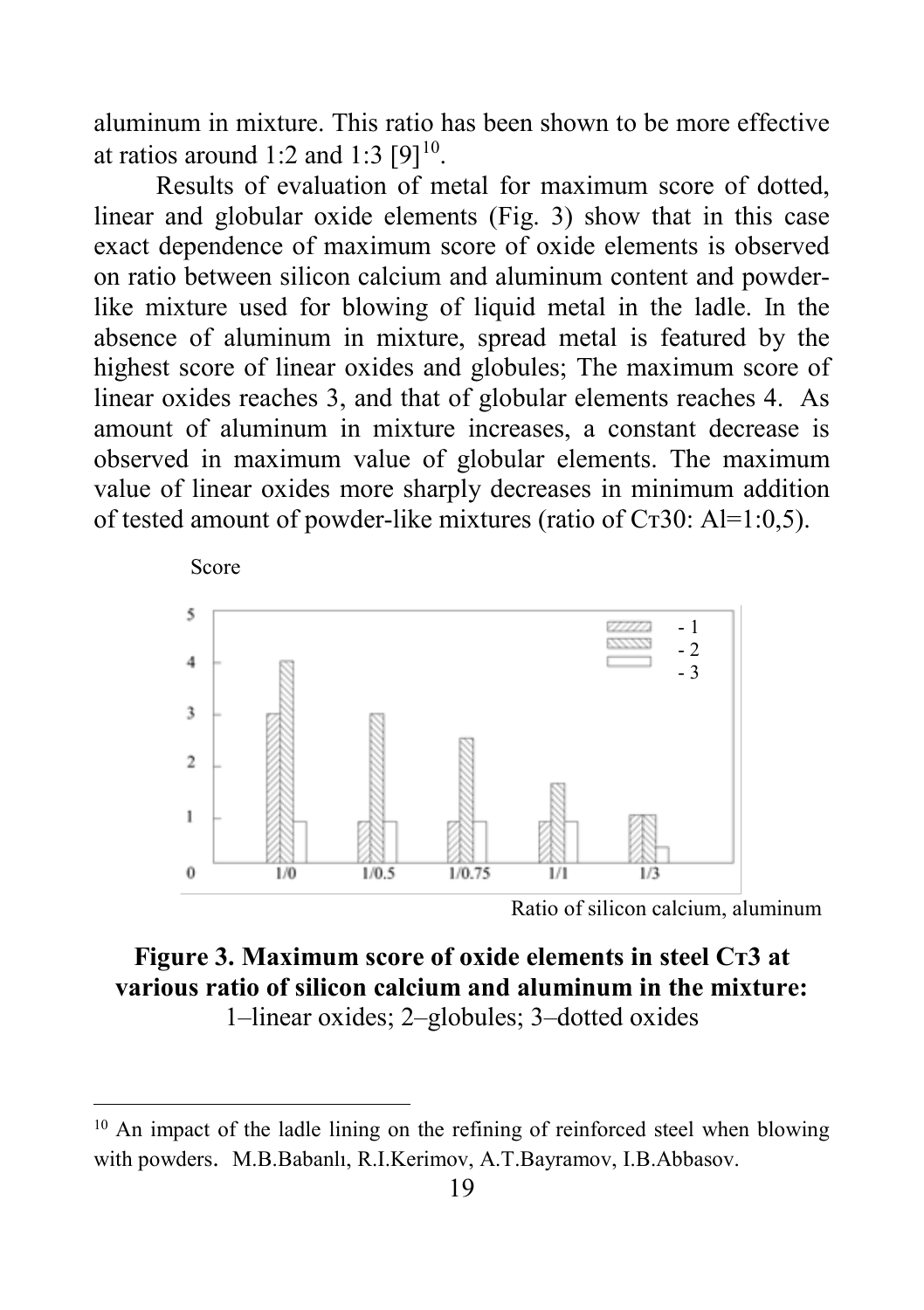Further growth in amount of aluminum in mixture does not affect maximum score of these elements. The maximum score of point oxides remains low enough (1 score) and is practically not dependent on amount of aluminum in the mixture. Thus, based on evaluation of maximum score of these elements, it can be concluded that ratio of silicon calcium and aluminum  $(1:2) \div (1:3)$ , which is the purest in terms of oxide elements and the smallest in terms of element size, is also used for blowing in the ladle in described mixture of powders.

The conformity of the ratio of silicon calcium and aluminum in the mixture to the pollution of oxide elements can be explained as this follows. It is known that the application of silicon calcium for the deoxygenation of steel causes a reduction in the amount of linear elements formed in the deoxygenation of the metal, usually with an increased amount of aluminum. However, when silicon calcium is incorporated into insufficiently deoxygenated steel, relatively large globular elements are formed. Similar large globular elements have been followed in the blowing of a mixture of non-aluminum powders. The addition of aluminum powder to the mixture leads to the fact that a part of the oxygen in the metal is used to interact with the aluminum. Due to the decrease in the amount of oxygen that reacts with magnesium, the sizes of the globular elements are getting lower. However, the presence of magnesium in the deoxygenation mixture prevents the formation of large-linear oxides. In the result of going reaction mMg+nAl<sub>2</sub>O<sub>3</sub>=mMgO⋅nAl<sub>2</sub>O<sub>3</sub> globulation of oxide elements occurres. The view and distribution of elements in such elements are presented in Figure 4. According to some information, magnesium converts all clay-soil elements into liquid aluminate of magnesium, if its amount in the metal is three times more than the total amount of oxygen. The inclusion of Mn-Al alloy powder in the mixture of lime, fluorspar and silicon calcium leads to a further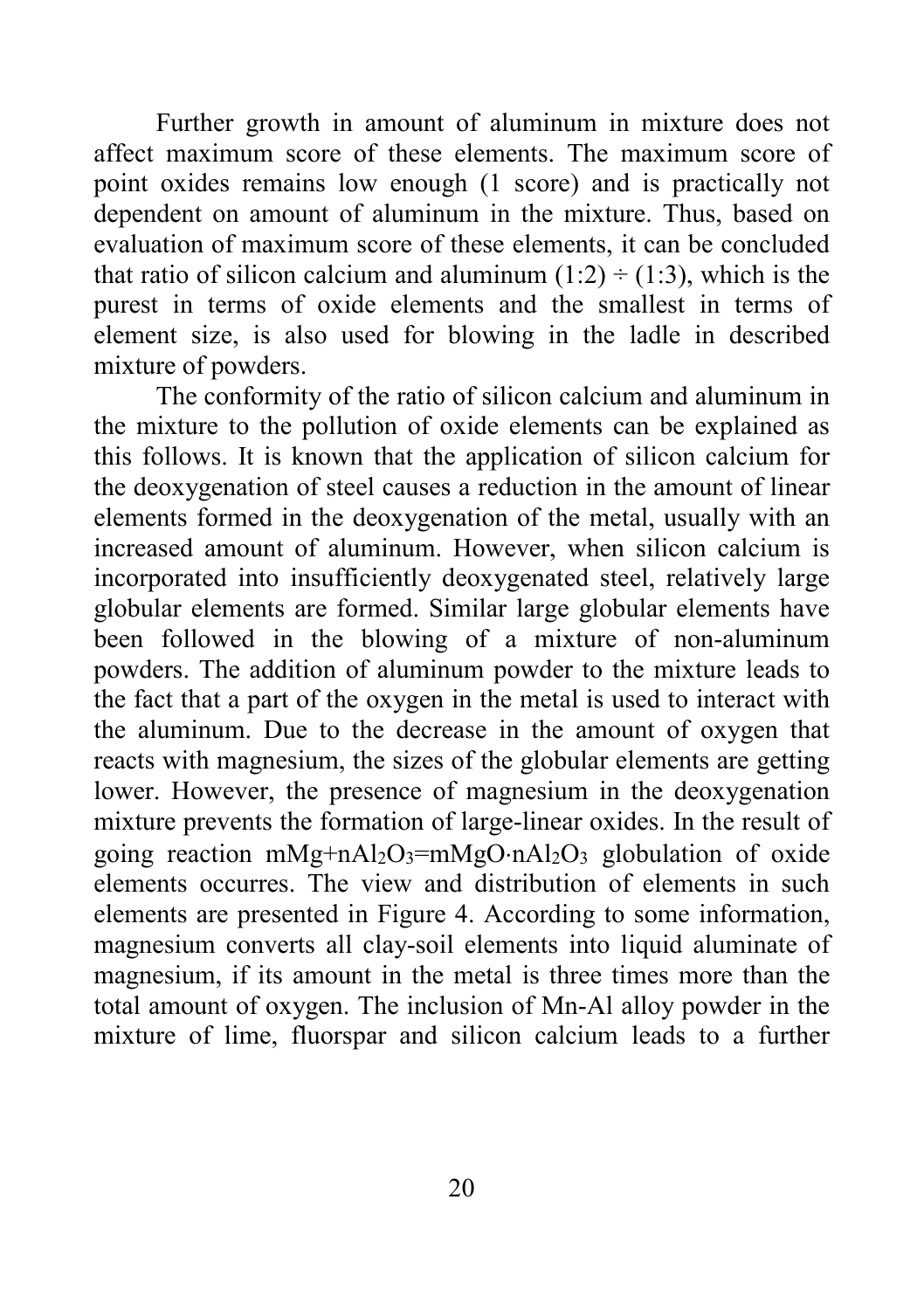increase in the purity of the steel due to non-metallic oxide elements  $[10]^{11}$  $[10]^{11}$  $[10]^{11}$ .



### **Figure 4. General view and distribution ×4000 of magnesium, silicon and aluminum on characteric area of globular oxide elements in steel Ст3 after blowing of magnesium oxide, fluorspar, silicocalcium and aluminum mixtures**

Thus, the processing of steel in the ladle with a mixture of slag and metal powders is an effective way to increase the degree of steel deoxygenation, improve this for non-metallic elements, and regulate the shape, amount, and sizes of the elements.

Score degrees of oxide elements in the reinforced steel, as well as linear, globular, and dotted elements has been determined at different ratios of silicon calcium and aluminum powder mixtures the blowing with different powder mixtures. In this case, it is produced at the ratio of silicon calcium and aluminum powder mixture  $(1:2)$  ÷ (1:3), the purest in terms of oxide elements and the smallest in terms of elements' sizes, in the blowing in the ladle.

It was determined that the processing of electric steel in the ladle with metal powder is the most effective processing method to increase the degree of deoxygenation, improve the structure for nonmetallic elements, regulate the shape, amount and sizes of elements.

<span id="page-20-0"></span><sup>&</sup>lt;sup>11</sup> Improving the quality of billets by applying electro-magnetic metal stirring. R.I.Kerimov, А.Т.Bayramov.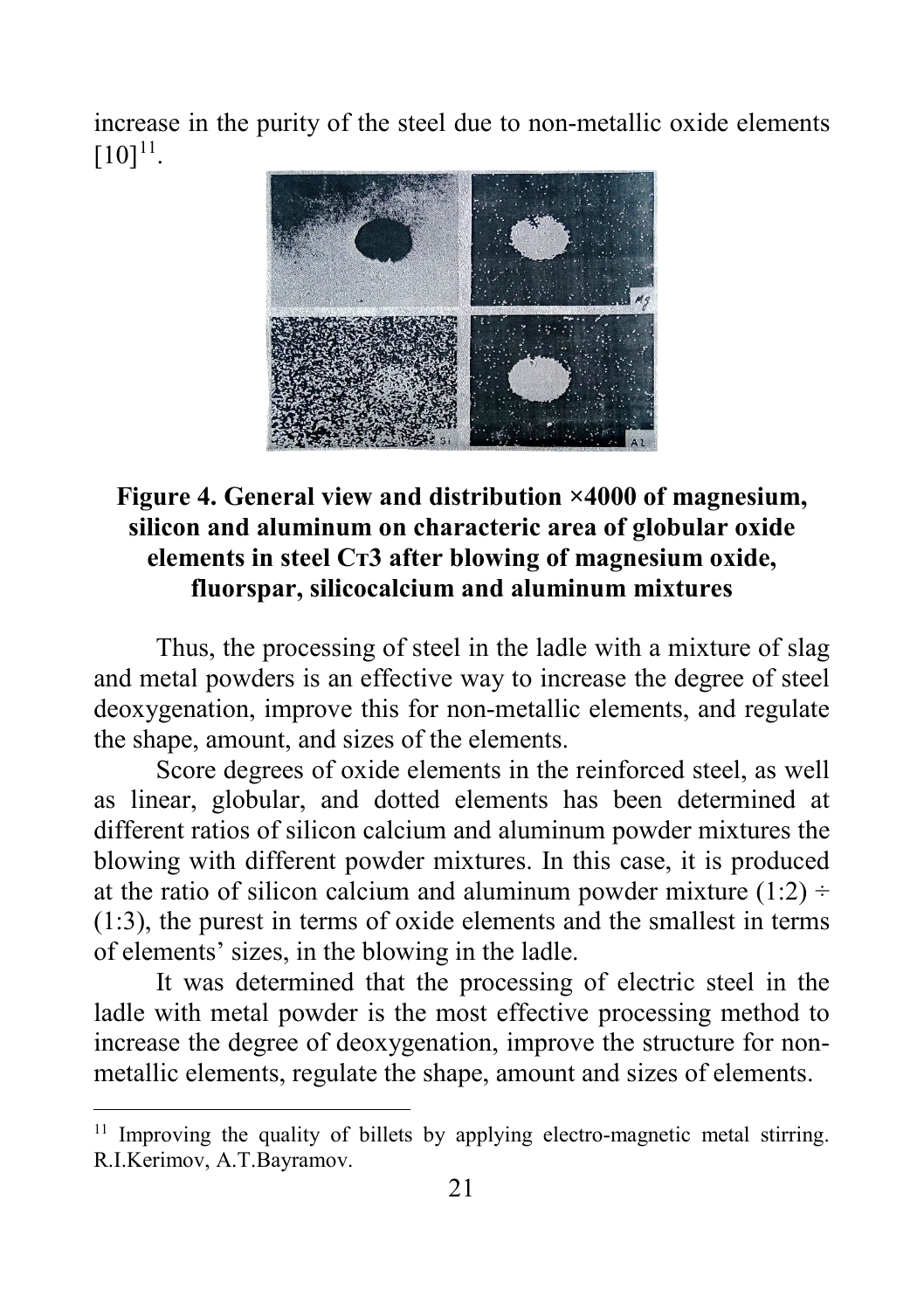**In Chapter V** the nature of the distribution of oxide, sulfide and non-metallic elements has been considered in the melting of reinforced steel in the furnace and ladle and in the blowing of metal with slag and metal powders. The maximum score for the metal oxide elements melted by conventional technology was 1/3 in the new technology, and 1/2 times lower for the sulfides. Therefore, only traces of fragile and plastic silicates are observed in the reinforced steel obtained using new technology. Contamination with non–metal elements has sharply dropped in application of the new technology.

Analysis of the amount of non-metallic elements released from reinforcing steel by electrolysis, their chemical composition and structure according to petrographic and X-ray structural analysis data shows that their amount is significantly less in the steels obtained by new technology compared to the steels obtained by conventional technology. It has been revealed that analysis of chemical composition of non–metallic elements consisted of  $Al_2O_3$ ,  $SiO_2$  and MgO. Petrographic and X-ray structural analysis confirmed that phase traces of MgO·Al<sub>2</sub>O<sub>3</sub>, MgO·6Al<sub>2</sub>O<sub>3</sub> and CaF<sub>2</sub>·5Al<sub>2</sub>O<sub>3</sub> existed in the structure.

The study of the mechanical properties of reinforced electric steel obtained by new technology has shown that their strength and plasticity properties were higher than steel melted by conventional technology. Reducing amount of phosphorus in the reinforcing steel obtained by new technology leads to an increase in its impact viscosity. Concomitantly, reduction of phosphorus in the steel plays the role of main reason for a significant reduction in cracks  $[11]$ <sup>[12](#page-21-0)</sup>.

In the test of transverse and longitudinal samples, the dependence of the impact viscosity has been built on the amount of phosphorus in the reinforcing steel and the nature of the change in impact viscosity has been determined at different test temperatures. The analysis shows that it is less sensitive to temperature change in relation to fitting melted using the new technology.

<span id="page-21-0"></span><sup>&</sup>lt;sup>12</sup> Improving the quality of billets by applying electro-magnetic metal stirring. R.I.Kerimov, А.Т.Bayramov.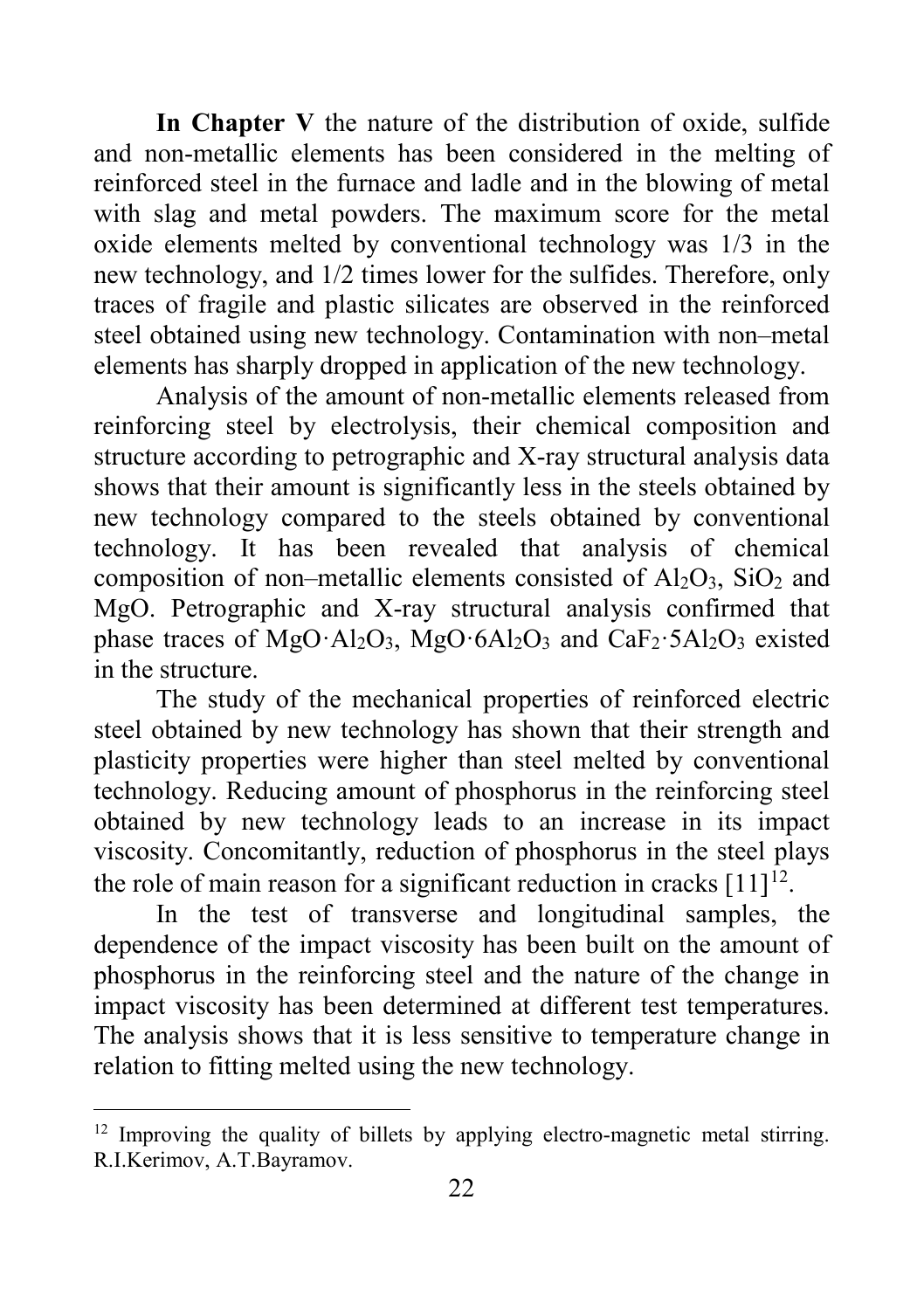The strength characteristics, including strength range, fluidity range, impact viscosity, relative elongation, and relative shrinkage of samples from re-melted alloy steels by blowing of powders in the furnaces and ladle have relatively significantly values in relation to the steels melted by conventional technology and from shikhta.

 Preparatory actions are taken for application of processing technology in the furnace and ladle by blowing of powders of new technology developed at "Baku Steel Company" CJSC. For this purpose, measures are being developed for the complex solution of preparation, storage, transportation, loading of the powders and blowing of the powders into the arched furnace and ladle  $[12]^{13}$ .

#### **GENERAL OUTCOMES**

1. Blowing of liquid metal with powders in the ladle has been suggested in order to purify reinforced steels in electric melting and for the first time MgO has been offered instead of CaO, which is the main component of powders. It was found that the use of MgO as a purifying component-powder material in the melting of low-carbon reinforcing steels is more effective in relation to CaO. At the same time, the use of MgO as the main component in the power mixture prevents the rapid collapse of the casting ladle. The thermodynamics of the purification process in the out-of-furnace processing of steel by blowing various powder mixtures has been analyzed and the existing considerations in this field have been expanded  $[13]^{14}$  $[13]^{14}$  $[13]^{14}$ .

2. Kinetics of sulfur conversion in liquid metal has been learned in blowing of reinforcing steel in ladle with powder mixtures based on magnesium oxide, sulfur amount in slag phase and desulfurization effect have been determined. In other words, equilibrium coefficients of sulfur distribution have been found

<span id="page-22-0"></span><sup>&</sup>lt;sup>13</sup> Role of elecroplating in the production of construction fittings. Mammadov A.T., Bayramov A.T., Khankishiyev I.A.

<span id="page-22-1"></span><sup>&</sup>lt;sup>14</sup> Deoxygenation of reinforcing steel with the application of complex out-offurnace processing. RRPCS-2021. "Reconstruction and restoration in postconflictual states" Conference materials. Bayramov A.T.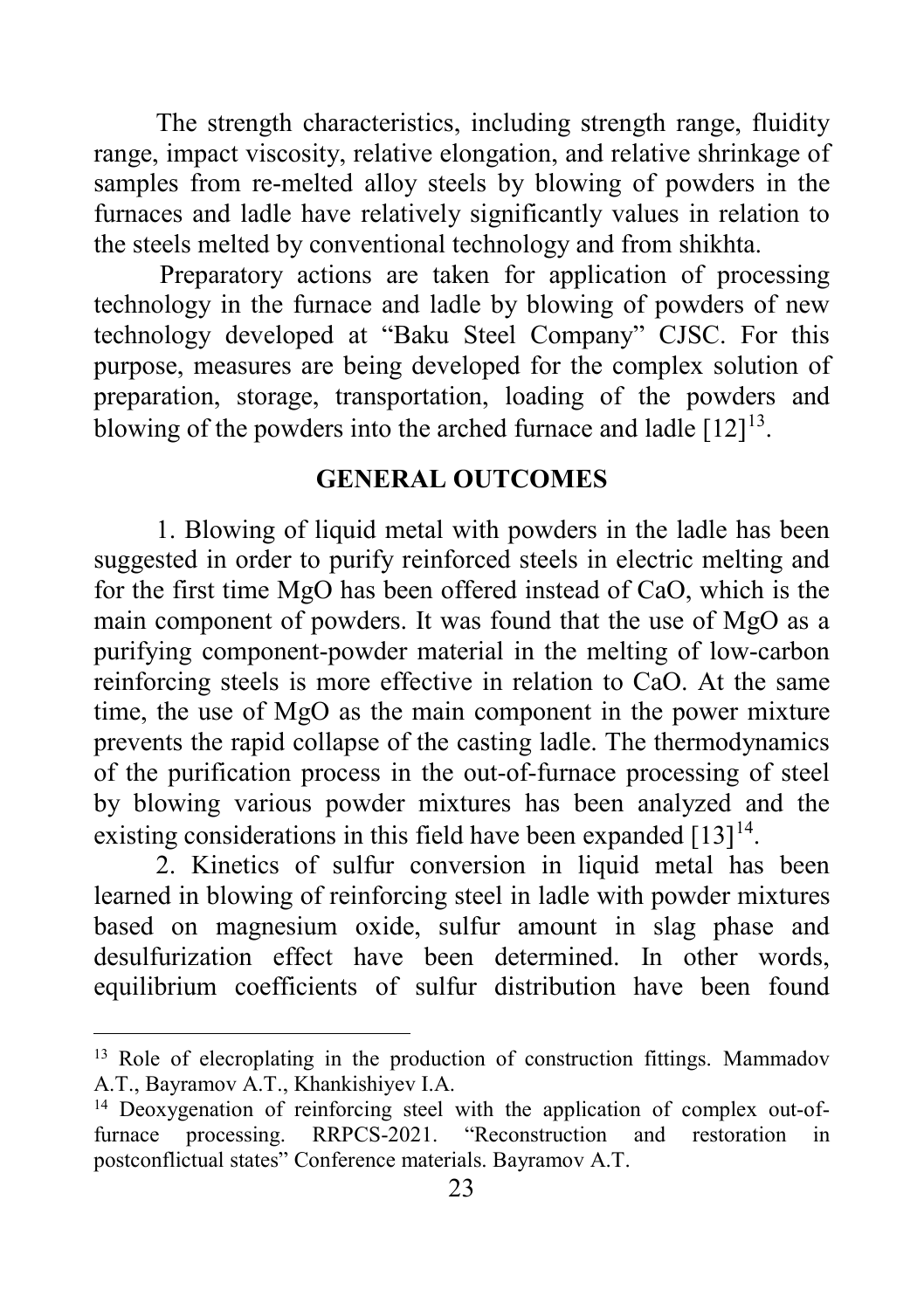between metal and slag in liquid steel blowing with powder mixture. Both composition of slag phase and duration of its interaction with metal are so significant in metal desulfurization in blowing of liquid metal in ladle with magnesium-based powder mixtures.

3. Kinetics of the reinforced steels with out-of-furnace processing process has been explored, dependence of purification ability of slag droplet has been identified on its contacting time with metal. Determined that adsorption of sulfur in the blowing of the metal with easy-melting slag droplets occurs in a mixed kinetic regime, and it is possible that the rate of heterogeneous desulfurization reaction may coincide with the rate of diffusion of sulfur in slag droplets. Presence of smaller slag droplets in the blowing makes their inclusion into metal depth necessary and it is clear that this allows the occurrence of desulfurization in the metal at deeper layers.

4. The effect of technological parameters has been studied on purification process in the melting of reinforced steel by blowing powder reagents. Noted that as the consumption of the powder mixture increases during blowing, the degree of desulfurization of the steel gets higher. Determined that excessive increase of desulfurization time can lead to resulfation of liquid metal [14]<sup>15</sup>.

5. Desulfurization with the addition of magnesium oxide to known grinding mixtures goes rapidly and completely, traditional metallurgical valuable materials are not used, the use of silicocalcium in the powder mixture is accompanied by a small rise of silicon in steel. Information has been clarified on the composition of the slag, the degree of steel desulfurization and the basicity of the slag, formed in the blowing of magnesium oxide-based powder mixtures in argon gas.

6. Effect of ladle masonry to the degree of desulfurization has been determined in the blowing of liquid steel with powder mixture, material of ladle masonry extremely affects the composition and

<span id="page-23-0"></span><sup>&</sup>lt;sup>15</sup> Out-of-furnace processing in the production of high-quality steels. A.G. Velichko, S.R.Rakhmanov, М.B.Babanli, А.Т.Mammadov, А.Т.Bayramov.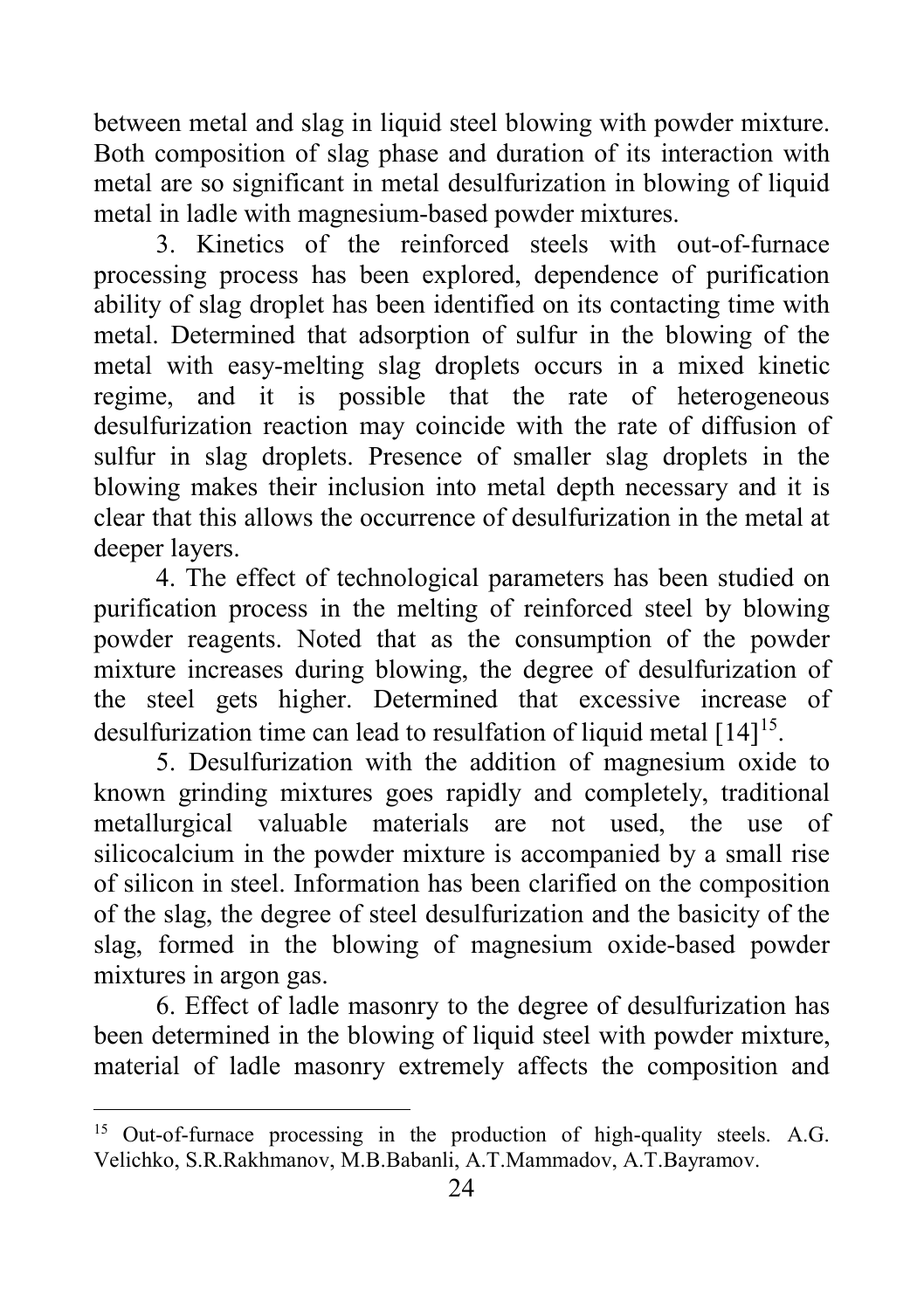basicity of resulting slag. Ladle masonry collapses fast in the low basicity of the steel. At the same time dependence of the degree of desulfurization has been specified on the amount of FeO in the slag. Increase of FeO in the slag can be observed by resulfation of the metal.

7. Steel deoxygenation process steel in the ladle has been studied by blowing with metal powders. Effect of deoxygenation in the blowing of mixtures of magnesium alloys and slag together differs little from the effect obtained in blowing with classical deoxygenators such as aluminum. Calcium element in blowing of steel in the ladle with Mg-Si-Ca alloy affects seriously the morphology of magnesium aluminates. In this case, the resulting globular elements are more dispersed than those obtained by processing with silicocalcium or Ca-Si-Mn alloy.

A scheme of powder material was selected for blowing in the ladle depending on carbon amount in the steel: it is recommended to use magnesium powder in scarcity of carbon, silicocalcium in medium number and magnesium carbide in majority [15]<sup>[16](#page-24-0)</sup>.

8. Score degrees of oxide elements in the reinforced steel, as well as linear, globular, and dotted elements has been determined in the blowing with different powder mixtures. In this case, it is produced in the ratio of silicon calcium and aluminum powder mixtures  $(1:2) \div (1:3)$ , the purest in terms of oxide elements and the smallest in terms of element size, which used in the blowing in the ladle. Blowing of electric steel in the ladle with metal powder can be regarded as the most effective method in comparison to other processing elements.

9. The distribution nature of oxide, sulfide and non-metallic elements in reinforcing steel has been explored after blowing with slag and metal powders in an electric furnace and ladle. The maximum score for the metal oxide elements melted by conventional technology was 1/3 in the new technology, and 1/2 times lower for

<span id="page-24-0"></span><sup>&</sup>lt;sup>16</sup> Reserves for increasing efficiency of out-of-furnace processing of electric steel. А.Т.Bayramov.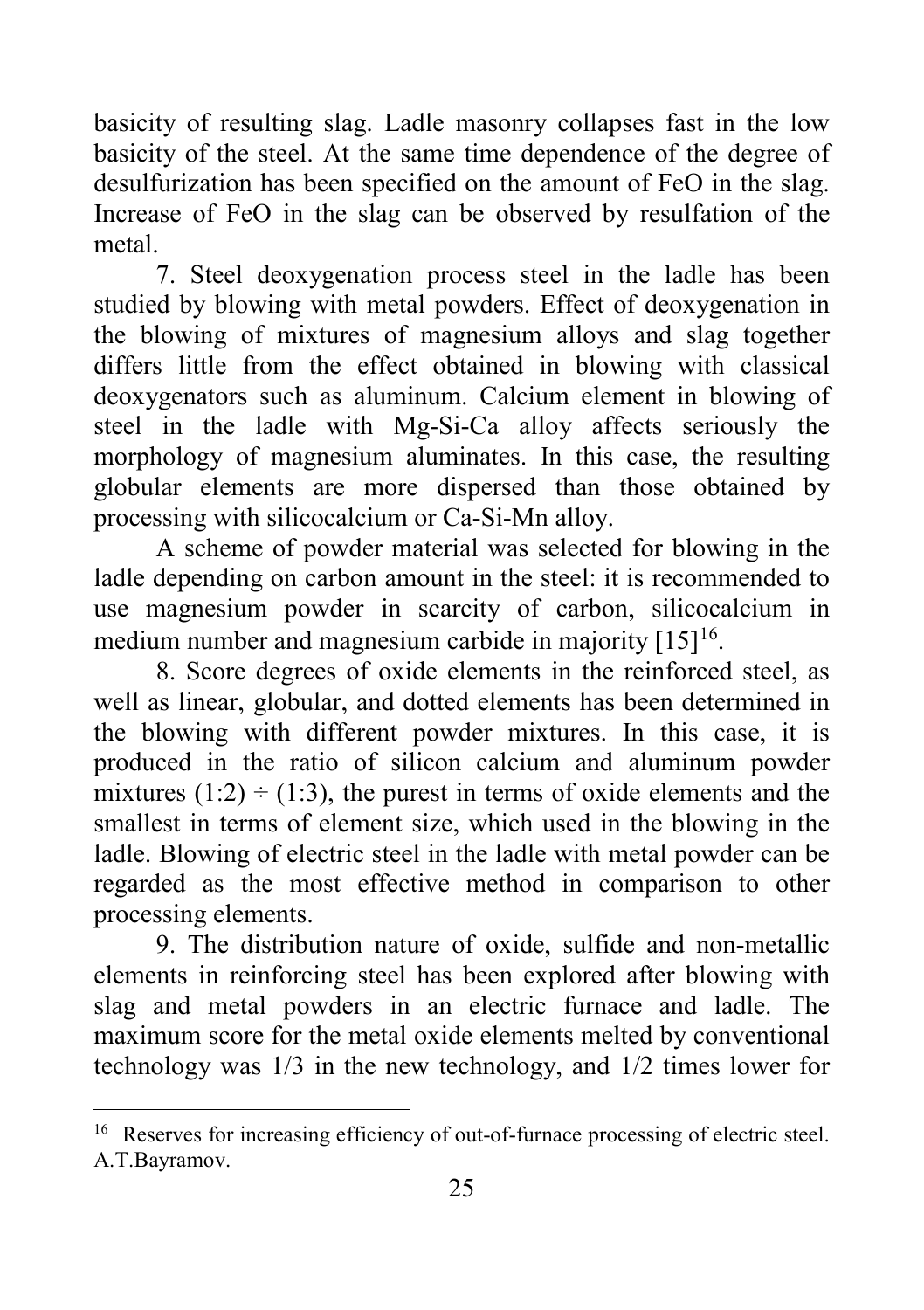the sulfides. Only traces of fragile and plastic silicates are observed in the reinforced steel obtained using the new technology  $[16]^{17}$ .

Mechanical properties of the reinforced electric steel obtained using the new technology were much higher than the steel obtained by the conventional technology. At present, a special actions' plan for the application of new technologies is developed at "Baku Steel Company" CJSC.

# **Dissertasiyanın əsas məzmunu aşağıdakı işlərdə çap olunub:**

- 1. A.T.Bayramov. Oxygen removal from steel by blowing of mixtures of slag and metal powders. AzTU, Mechanical engineering, № 1. Baku-2018, p. 34-39.
- 2. R.I.Kerimov, A.T.Bayramov. Study of the kinetics of the process of steel desulfurization in the ladle by blowing powders //Azerbaijan Technical University, Scientific publications, № 1. Baku-2019, p. 127-135.
- 3. M.B.Babanli, A.T.Bayramov. Impact of the composition and consumption of desulfurizing powder mixture on the purification process of steel. News of Azerbaijan Higher Technical Schools. Volume 21. № 1. Bakı-2019, p. 61-68.
- 4. M.B.Babanli, R.I.Kerimov, A.T.Bayramov. Deoxygenation of steel in the ladle by blowing metal powders. Journal of Baku Engineering University. MECHANICAL AND INDUSTRIAL ENGINEERING. 2018. Volume 2, Number 1. p.33-40.
- 5. M.B.Babanli, R.I.Kerimov, A.T.Bayramov. Analysis of the thermodynamics of the desulfurization process of steel in the ladle by blowing powders. Journal of Baku Engineering<br>University. MECHANICAL AND INDUSTRIAL MECHANICAL AND INDUSTRIAL ENGINEERING. 2018. Volume 2, Number 1. p.55-63.
- 6. M.B.Babanli, R.I.Kerimov, A.T.Bayramov. Impact of the composition and amount of slags on the desulfurization process of steel. News of Azerbaijan Higher Technical

<span id="page-25-0"></span><sup>&</sup>lt;sup>17</sup> Purification of reinforcing steel by blowing powder reagents. A.T.Bayramov.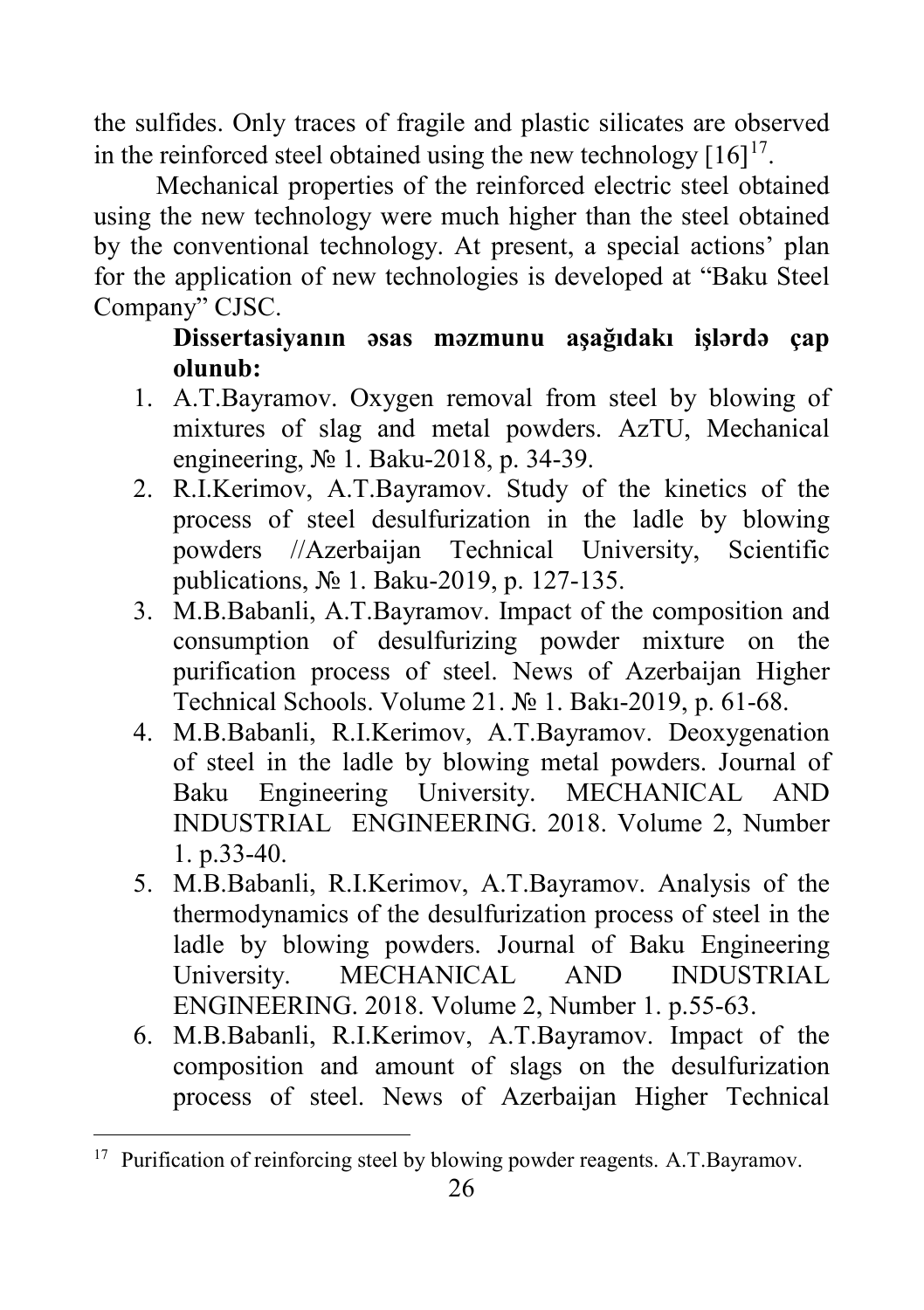Schools. Volume 21. №4 (120) 2019. ISSN 1609-1620. p.69- 76.

- 7. A.T.Bayramov. Improving the quality of steel after blowing with powders in the furnace and ladle. AUAC, SCIENTIFIC PUBLICATIONS № 1/2019. p. 170-175.
- 8. A.T.Bayramov. Mechanical properties of purified electric steel by blowing powders in the ladle. ADDA, Scientific publications, Baku, 2019, № 1(29) p.33-38.
- 9. M.B.Babanli, R.I.Kerimov, A.T.Bayramov, I.B.Abbasov. An impact of the ladle lining on the refining of reinforced steel<br>when blowing with powders. EASTERN-EUROPEAN when blowing with powders. JOURNAL OF ENTERPRISE TECHNOLOGIES. ISSN 1729-3774. 5/1 (101) 2019. p.65-71.
- 10. R.I.Kerimov, А.Т.Bayramov. Improving the quality of billets by applying electro-magnetic metal stirring. Ministry of Science and Higher Education of the Russian Federation. Scientific-research center «Mechanical Engineering». ISSN 2307-342X. MODERN PROBLEMS OF THE THEORY OF MACHINES: Materials of VII International Scientific and Practical Conference. №7. Novokuznetsk-2019. p. 78-82.
- 11. Mammadov A.T., Bayramov A.T., Khankishiyev I.A. Role of elecroplating in the production of construction fittings. ADDA, Scientific publications, Baku, 2019, №2(30), p. 39- 44.
- 12. S.I.Shakhov, B.А.Sivak, K.N.Vdovin, D.S.Shakhov, R.I.Kerimov, А.Т.Bayramov. Elaboration of electromagnetic mixing equipment in crystallizers of blooms and **Billet Continuous Casting Machine/BCCM**. Black metallurgy, Moscow. Volume 76, №10, p. 1014-1020.
- 13. A.T.Bayramov. Deoxygenation of reinforcing steel with the application of complex out-of-furnace processing. RRPCS-2021. International conference named "Reconstruction and restoration in postconflictual states" devoted to 100<sup>th</sup> anniversary of Azerbaijan State Oil and Industry University, February 25-26, 2021, Baku, Azerbaijan. p. 260-263.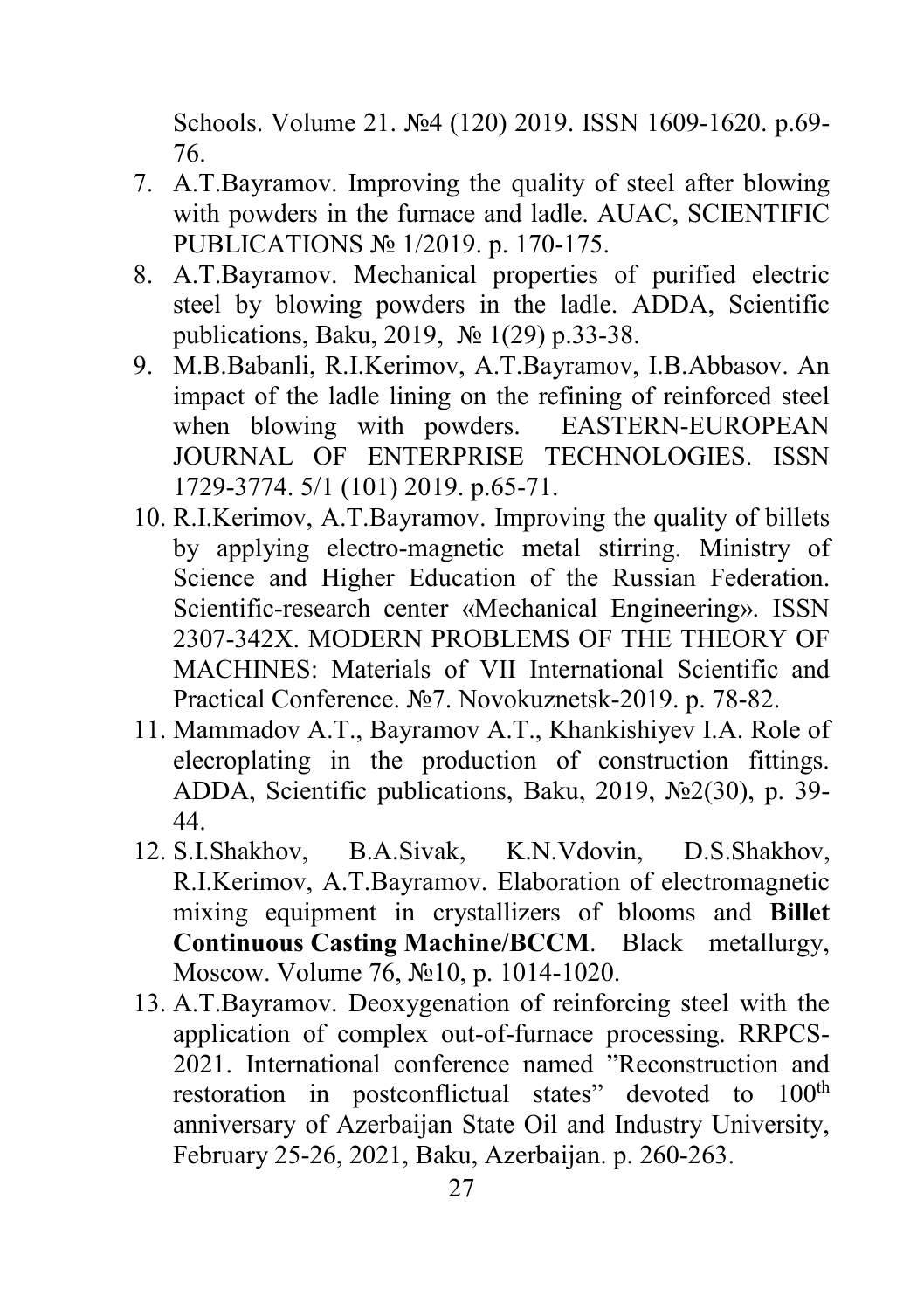- 14. А.G.Velichko, S.R.Rakhmanov, М.B.Babanli, А.Т.Mammadov, А.Т.Bayramov. Out-of-furnace processing in the production of high-quality steels. ASOIU, Baku-2021, monography.
- 15. А.Т.Bayramov. Reserves for increasing efficiency of out-offurnace processing of electric steel. International scientificpractical conference «Youth, science, education: Actual issues of achievement and innovation». Penza city, RF, April 2022.
- 16. A.T.Bayramov. Purification of reinforcing steel by blowing powder reagents. XVII International scientific and technical conference "Problems of water transport" dedicated to the 99th anniversary of the National Leader Heydar Aliyev. ADDA, May 05-06, 2022.

#### **Own participation of the author in the printed publications:**

[1,7,8,13,15,16] numbered publications independently accomplished by the author.

[2,3,4,5,6] numbered publications collectively accomplished by the authors.

Applicant conducted the issue statement, theoretical research and experimental studies in the publication numbered [9].

Applicant conducted the issue statement, theoretical research and outline of the article in the publication numbered [10].

Applicant conducted theoretical research and experimental studies in the publication numbered [11].

[12,13,14,15,16] numbered publications collectively accomplished by the authors.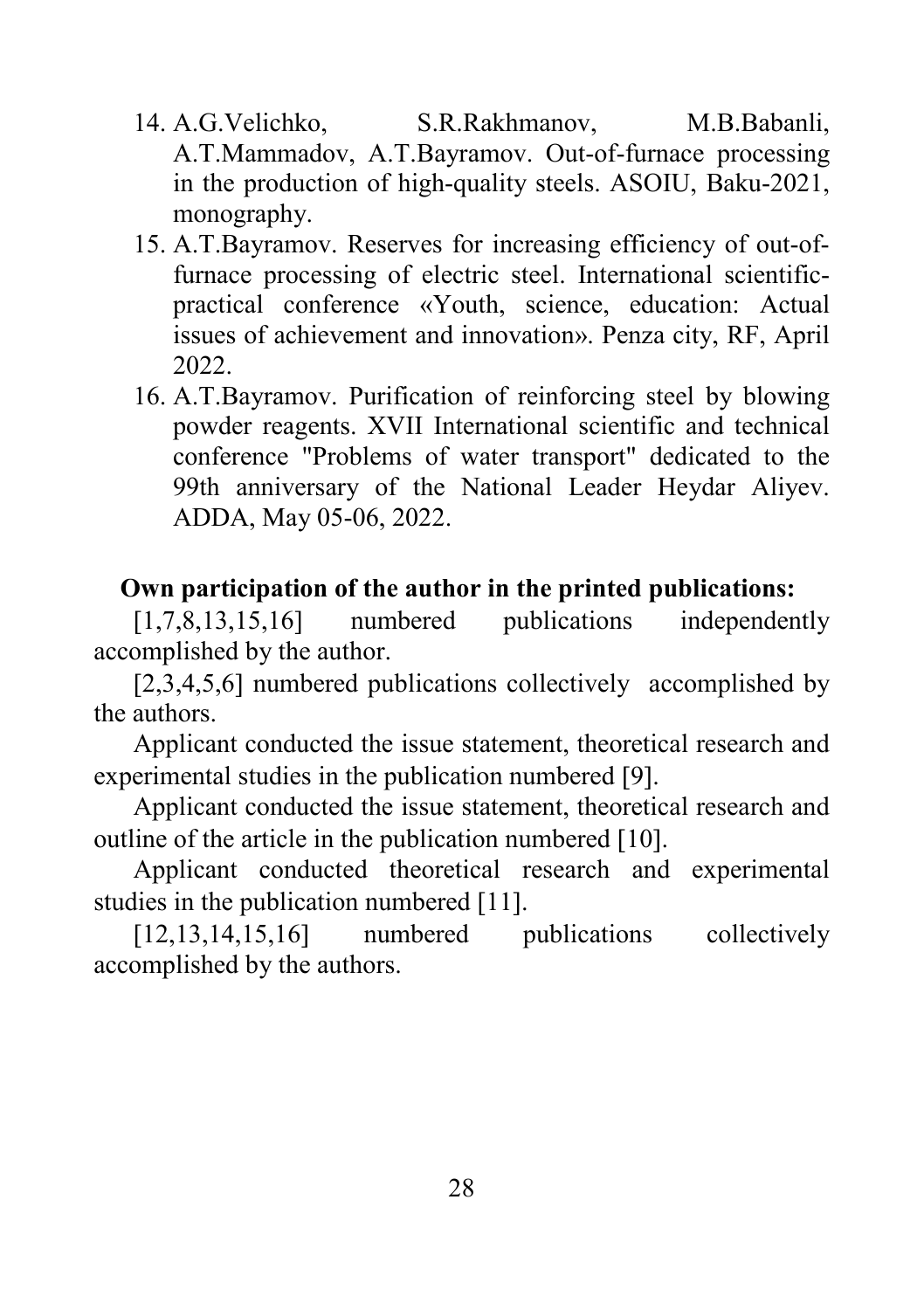Defense of dissertation will be implemented at the meeting of Dissertation Council ED 2.02 functioning under Azerbaijan State University of Oil and Industry on June 30, 2022 at 13:00.

Address: AZ1010, Baku**,** Azadlig avenue, 20. Azerbaijan State Oil and Industry University, head building, room 250.

It is possible to get acquainted with the dissertation at the library of Azerbaijan State Oil and Industry University.

E-versions of the dissertation and abstract were uploaded to the official website of the Azerbaijan State Oil and Industry University.

The abstract has been delivered to necessary addresses on May 25, 2022.